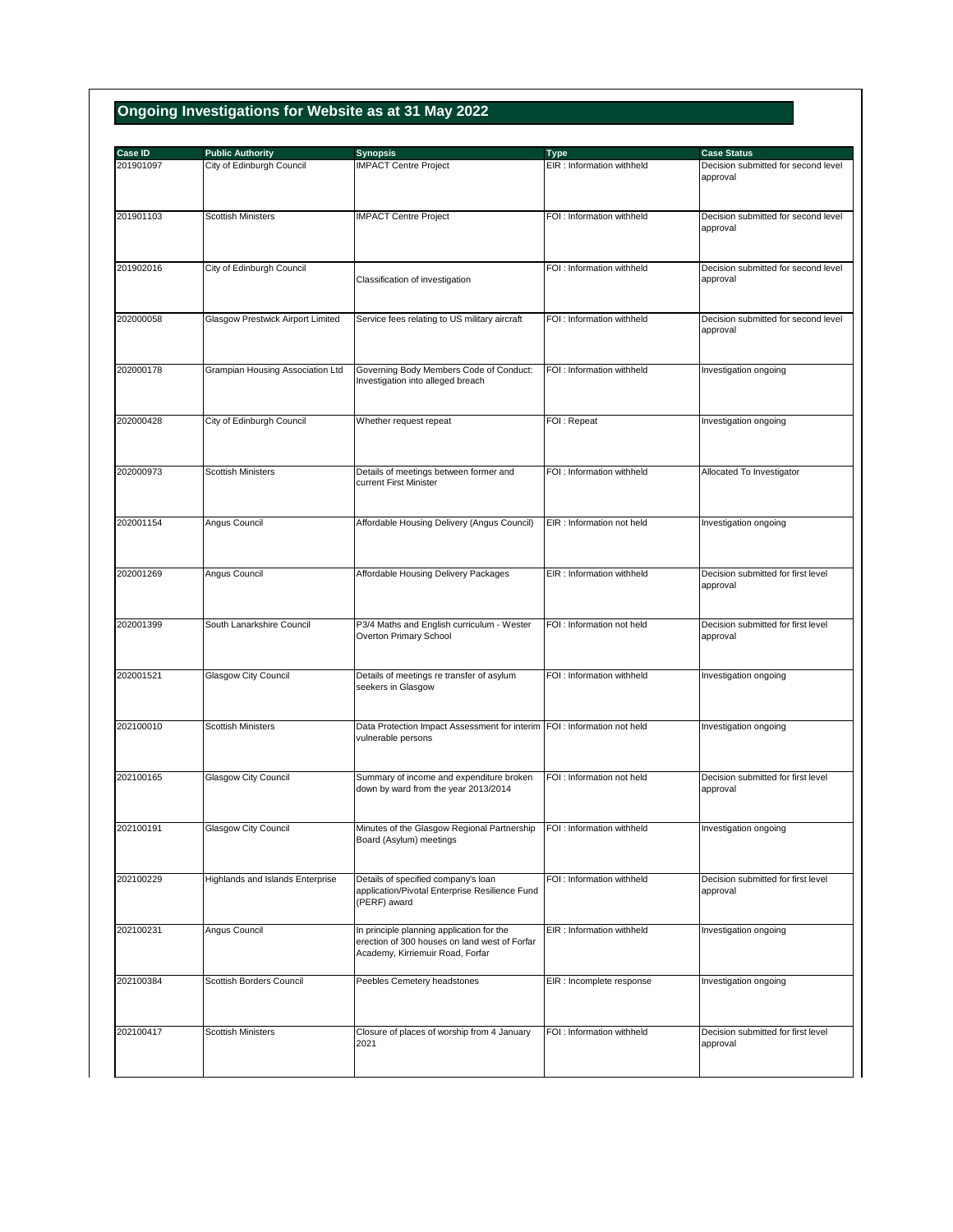| 202100420 | <b>Highland Council</b>        | Nairn Ward Business meeting minutes,                                                                                                                                                                                                                                                                                               | FOI : Information withheld | Decision submitted for first level             |
|-----------|--------------------------------|------------------------------------------------------------------------------------------------------------------------------------------------------------------------------------------------------------------------------------------------------------------------------------------------------------------------------------|----------------------------|------------------------------------------------|
|           |                                | associated papers and discussion notes for<br>the period August 2018 to end October 2018<br>inclusive.                                                                                                                                                                                                                             |                            | approval                                       |
| 202100439 | Police Service of Scotland     | Cyber attacks on Police Scotland online<br>resources                                                                                                                                                                                                                                                                               | FOI: s18 NCND              | Decision submitted for first level<br>approval |
| 202100480 | <b>Scottish Ministers</b>      | The Corra Foundation audit date                                                                                                                                                                                                                                                                                                    | FOI: Information not held  | Investigation ongoing                          |
| 202100491 | Scottish Borders Council       | Data Controller (or Data Controllers) for the<br>Scottish Borders Multi-Agency Risk<br>Assessment Conference (MARAC).                                                                                                                                                                                                              | FOI : Incomplete response  | Allocated To Investigator                      |
| 202100514 | <b>Scottish Prison Service</b> | Financial payments to relatives of prisoners<br>plus other requests                                                                                                                                                                                                                                                                | FOI : Information withheld | Investigation ongoing                          |
| 202100569 | <b>Scottish Ministers</b>      | Report re implementing a 48-hour working<br>week for Junior Doctors                                                                                                                                                                                                                                                                | FOI : Information withheld | Investigation ongoing                          |
| 202100620 | University of Edinburgh        | Communications with fake Russian agent and<br>activities regarding Russia and Syria                                                                                                                                                                                                                                                | FOI: s18 NCND              | Investigation ongoing                          |
| 202100622 | <b>Scottish Ministers</b>      | Hamilton report: Whether the First Minister<br>breached the ministerial code                                                                                                                                                                                                                                                       | FOI : Information withheld | Investigation ongoing                          |
| 202100629 | Scottish Parliament            | Scottish Parliament Finance Committee's<br>communications with the Scottish Ministers re<br>Lochaber Smelter                                                                                                                                                                                                                       | FOI : Information withheld | Investigation ongoing                          |
| 202100630 | Scottish Parliament            | Scottish Parliament Finance Committee<br>communications with the Scottish Ministers<br>concerning Burntisland Fabrications Limited<br>[BIFAB]                                                                                                                                                                                      | FOI : Information withheld | Investigation ongoing                          |
| 202100669 | Police Service of Scotland     | Cloud services from Microsoft, AWS and<br>Google Cloud Platform                                                                                                                                                                                                                                                                    | FOI: Publication Scheme    | Decision submitted for first level<br>approval |
| 202100679 | City of Edinburgh Council      | Monitoring Officer's report - further information FOI: s18 NCND<br>following decision 083/2020                                                                                                                                                                                                                                     |                            | Investigation ongoing                          |
| 202100680 | City of Edinburgh Council      | Monitoring Officer's report - further information<br>following decision notice 083/2020                                                                                                                                                                                                                                            | FOI: s18 NCND              | Investigation ongoing                          |
| 202100703 | Police Service of Scotland     | Correspondence between Police Scotland and FOI : Information withheld<br>Glasgow City Council, the Scottish<br>Government, and/or Rangers Football Club on<br>the planned level of policing of Glasgow on the<br>weekend of 6/7 March 2021                                                                                         |                            | Decision submitted for first level<br>approval |
| 202100718 | <b>Scottish Ministers</b>      | Recorded date (or dates) when the Scottish<br>Government received the Data Protection<br>Impact Assessment (DPIA) from Police<br>Scotland (including any draft DPIA documents)<br>for the sharing of Special Category (SC) and<br>Criminal Offence (CO) data on Data Subjects<br>with 3rd Sector Partners and Advocacy<br>services | FOI: Information not held  | Investigation ongoing                          |
| 202100725 | Scottish Ministers             | All written evidence to James Hamilton's QC<br>investigation into the FM under the ministerial<br>code                                                                                                                                                                                                                             | FOI : Information withheld | Investigation ongoing                          |
| 202100745 | East Renfrewshire Council      | Covid-19 related compensation payments<br>made to Heron Bros re work Nursery Schools                                                                                                                                                                                                                                               | FOI: Information withheld  | Decision submitted for first level<br>approval |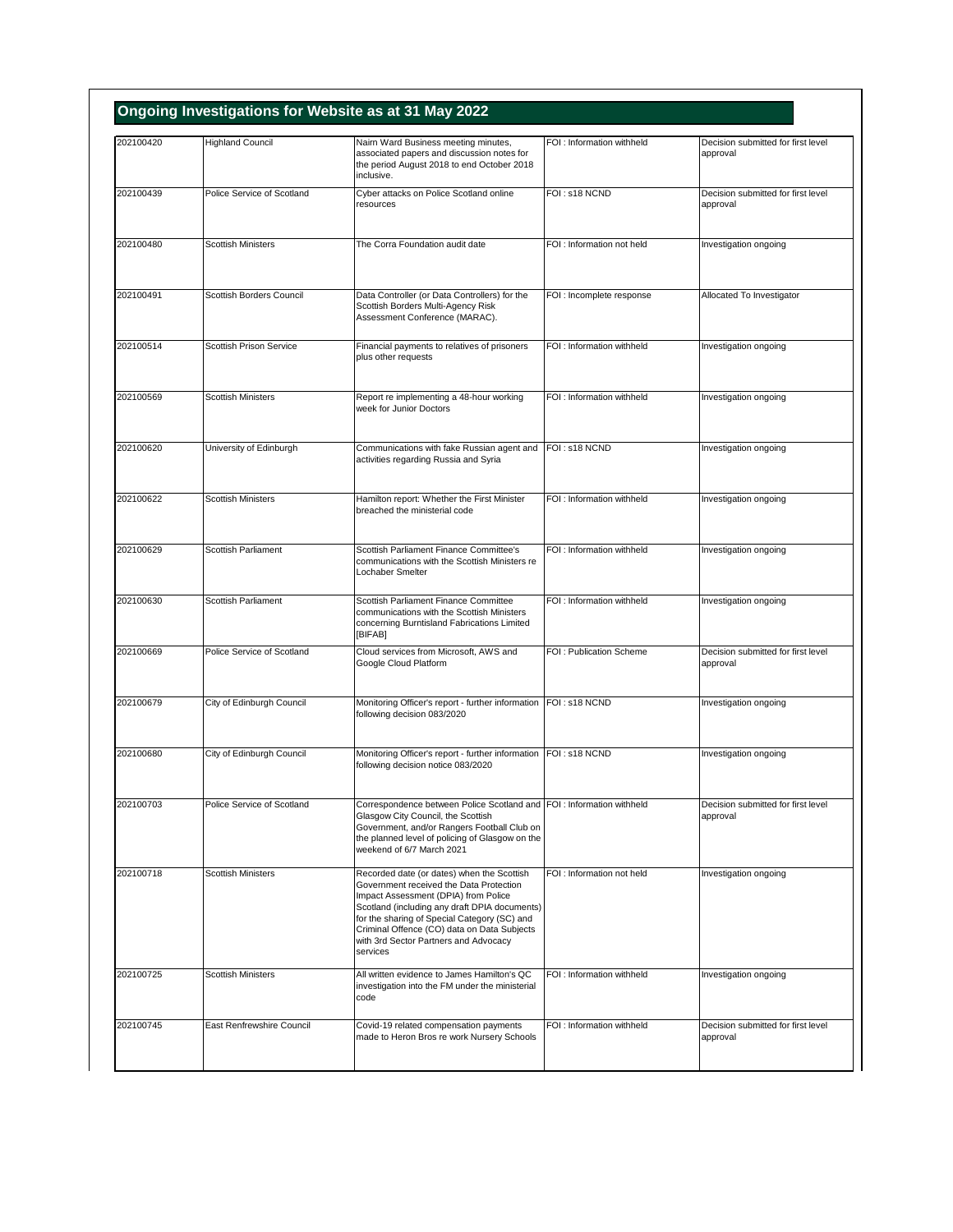| 202100758 | <b>Scottish Borders Council</b>           | Communications re specified planning                                                                                                                                         | EIR : Information withheld | Decision submitted for first level                      |
|-----------|-------------------------------------------|------------------------------------------------------------------------------------------------------------------------------------------------------------------------------|----------------------------|---------------------------------------------------------|
|           |                                           | application                                                                                                                                                                  |                            | approval                                                |
| 202100790 | Perth and Kinross Council                 | Alleged assault by a pupil on a teacher                                                                                                                                      | FOI : Information withheld | Decision submitted for first level<br>approval          |
| 202100793 | <b>Scottish Ministers</b>                 | Guarantee and Reimbursement Agreement<br>and Guarantee Fee Letter relating to the<br>Lochaber Smelter                                                                        | FOI: Information withheld  | Investigation ongoing                                   |
| 202100802 | Scottish Borders Council                  | Private water supply                                                                                                                                                         | EIR : Information withheld | Investigation ongoing                                   |
| 202100803 | <b>Scottish Ministers</b>                 | Ernst & Young report re a financial guarantee<br>to specified company                                                                                                        | FOI : Information withheld | Investigation ongoing                                   |
| 202100810 | East Renfrewshire Council                 | Fees charged: Planning information                                                                                                                                           | EIR: Fees                  | Investigation ongoing                                   |
| 202100823 | NHS Greater Glasgow and Clyde             | Significant clinical incidents from 1/1/17                                                                                                                                   | FOI : Information withheld | Investigation ongoing                                   |
| 202100853 | <b>Scottish Ministers</b>                 | Formal four nations discussions with Michael<br>Gove and representatives from UK & Welsh<br>Governments and Northern Ireland Executive<br>from 1 October to 26 November 2020 | FOI : Information withheld | Investigation: waiting on submissions<br>from authority |
| 202100860 | Scottish Enterprise                       | Loans or grants made to companies with the<br><b>GFG Alliance</b>                                                                                                            | FOI: Information withheld  | Investigation ongoing                                   |
| 202100867 | Scottish Qualifications Authority         | Appeal uphold rates by school and school area FOI : Information withheld<br>for the last decade for National 5s, Higher and<br>Advanced Highers                              |                            | Decision submitted for second level<br>approval         |
| 202100872 | Scottish Environment Protection<br>Agency | 2020 SEPA cyber-attack                                                                                                                                                       | FOI : Information withheld | Investigation ongoing                                   |
| 202100887 | <b>Scottish Ministers</b>                 | Grant and loan funds to Scottish Rugby Union<br>Limited                                                                                                                      | FOI : Incomplete response  | Decision submitted for first level<br>approval          |
| 202100891 | Aberdeen City Council                     | Aberdeen Primary Care                                                                                                                                                        | FOI: Information withheld  | Allocated To Investigator                               |
| 202100892 | East Lothian Council                      | Whether a request should have been dealt<br>with under FOISA or the EIRs                                                                                                     | EIR: Information withheld  | Decision submitted for first level<br>approval          |
| 202100893 | Scottish Ministers                        | Whether repeat request                                                                                                                                                       | FOI: Repeat                | Investigation ongoing                                   |
| 202100898 | Scottish Ministers                        | Handling of harassment complaints involving<br>current or former ministers                                                                                                   | FOI: Information withheld  | Case allocated to investigator                          |
| 202100902 | South Ayrshire Council                    | Maybole Regeneration Project                                                                                                                                                 | FOI : Information withheld | Investigation ongoing                                   |
| 202100903 | Clackmannanshire Council                  | On street parking arrangements                                                                                                                                               | FOI : Information not held | Investigation ongoing                                   |
| 202100905 | <b>Barclay Medical Practice</b>           | Barclay Medical Practice - Maryhill Health                                                                                                                                   | FOI: Information withheld  | Decision submitted for first level                      |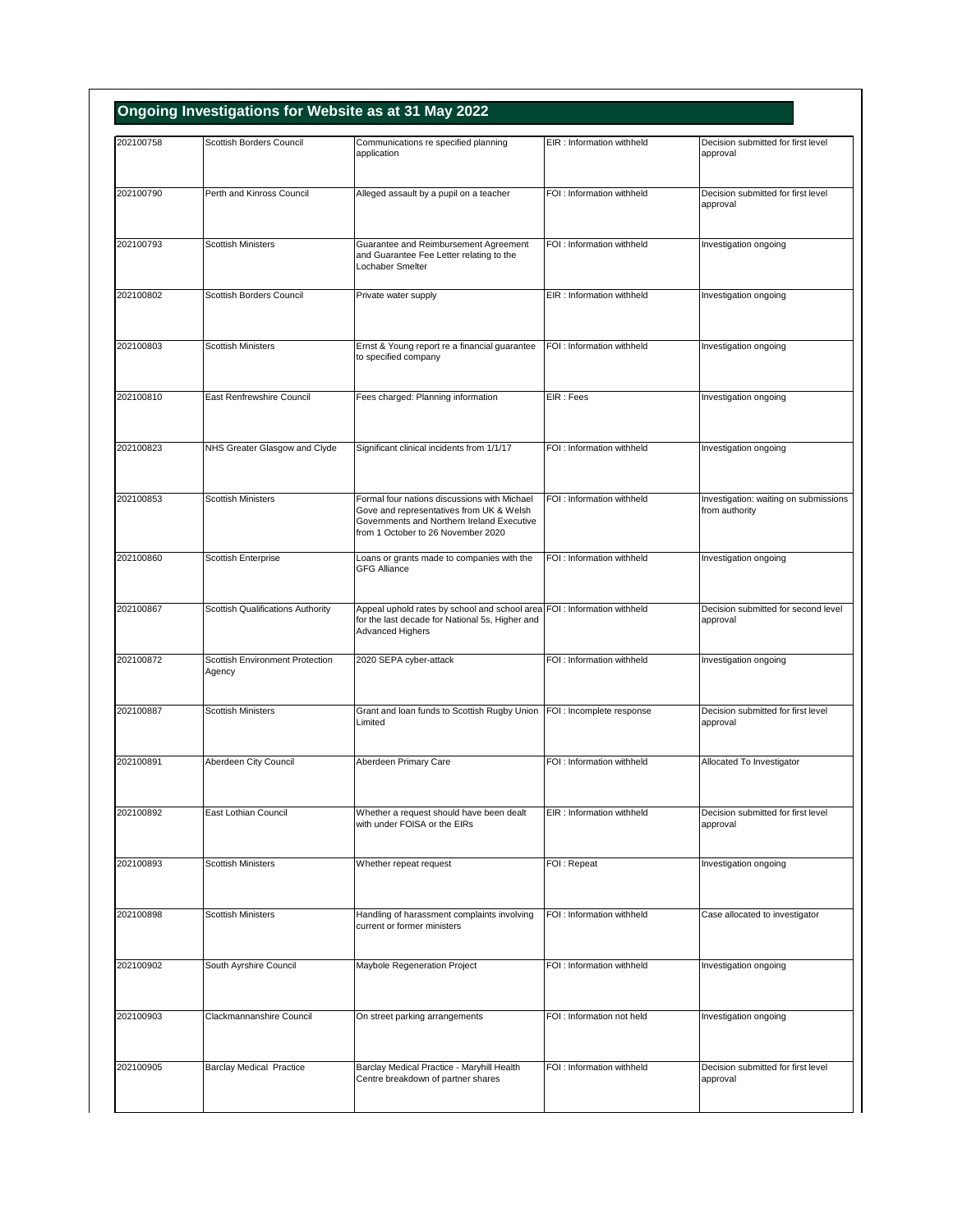| 202100918 | Lothian Buses Ltd                                           |                                                                                                                                                                         | FOI : Information withheld |                                                                         |
|-----------|-------------------------------------------------------------|-------------------------------------------------------------------------------------------------------------------------------------------------------------------------|----------------------------|-------------------------------------------------------------------------|
|           |                                                             | Lothian Buses and City of Edinburgh Council -<br>temporary Spaces for People infrastructure on<br>bus routes from 1 May 20-30 April 2021                                |                            | Case allocated to investigator                                          |
| 202100921 | <b>Scottish Ministers</b>                                   | Communications relating to fishing rights for<br>EU trawlers around the island of Rockall and<br>the use of Royal Navy vessels on fishery<br>patrols in Scottish waters | EIR : Information withheld | Investigation ongoing                                                   |
| 202100927 | <b>Highland Council</b>                                     | Communications between Highland Council<br>and Nairn River Community Council from<br>August 2020 - 23 March 2021                                                        | FOI : Information withheld | Investigation: waiting on submissions<br>from authority                 |
| 202100933 | Bon Accord Care Ltd                                         | Kingswell Care Home - incidents and<br>complaints                                                                                                                       | FOI : Information withheld | Investigation ongoing                                                   |
| 202100935 | Board of Trustees for the National<br>Galleries of Scotland | Portrait of Prince Charles Edward Stuart by<br>Allan Ramsay                                                                                                             | FOI : Information withheld | Investigation ongoing                                                   |
| 202100947 | East Ayrshire Council                                       | Catrine CommunityTrust                                                                                                                                                  | FOI: Information withheld  | Investigation ongoing                                                   |
| 202100948 | <b>Scottish Ministers</b>                                   | Crown Consent for the Heat Networks<br>(Scotland) Bill                                                                                                                  | FOI: Information withheld  | Investigation ongoing                                                   |
| 202100979 | City of Glasgow College                                     | Whether repeat request                                                                                                                                                  | FOI: Repeat                | Decision submitted for first level<br>approval                          |
| 202100994 | Culture and Sport Glasgow                                   | Reports relating to decision not to open<br>Drumchapel and Netherton Community<br>Centres                                                                               | FOI : Incomplete response  | Decision submitted for first level<br>approval                          |
| 202101007 | University of Strathclyde                                   | Ethnicity of markers marking job applications                                                                                                                           | FOI : Information withheld | Decision submitted for first level<br>approval                          |
| 202101030 | East Lothian Council                                        | Fees notice dispute: whether all information is<br>covered by the EIRs                                                                                                  | EIR : Fees                 | Investigation ongoing                                                   |
| 202101038 | South Ayrshire Council                                      | Whether request is manifestly unreasonable                                                                                                                              | EIR: Fees                  | Allocated To Investigator                                               |
| 202101054 | Renfrewshire Council                                        | Named social worker's involvement with the<br>case of a named deceased child                                                                                            | FOI: Information withheld  | Decision submitted for first level<br>approval                          |
| 202101055 | Renfrewshire Council                                        | Conduct complaints and disciplinary action<br>concerning a named Renfrewshire Council<br>social worker                                                                  | FOI: Information withheld  | Investigation ongoing                                                   |
| 202101062 | Police Service of Scotland                                  | Documents held by Police Scotland with a<br>creation date between 1 July 2021 and 7 July<br>2021 marked as not disclosable under FOISA.                                 | FOI : Excessive costs      | Investigation ongoing                                                   |
| 202101069 | Scottish Environment Protection<br>Agency                   | Digital information storage and cyber attack                                                                                                                            | FOI : Information withheld | Investigation ongoing                                                   |
| 202101077 | Edinburgh Napier University                                 | COSCA courses credit rating                                                                                                                                             | FOI : Incomplete response  | Investigation ongoing                                                   |
| 202101087 | Aberdeen City Council                                       | Details of Deniers Programme                                                                                                                                            | FOI: Information not held  | Case validated: initial assessment<br>before allocation to investigator |
| 202101093 | NHS Grampian                                                | Information concerning a response to a<br>Subject Access Request by a named person<br>on 8 February 2021                                                                | FOI: Information withheld  | Investigation: waiting on submissions<br>from authority                 |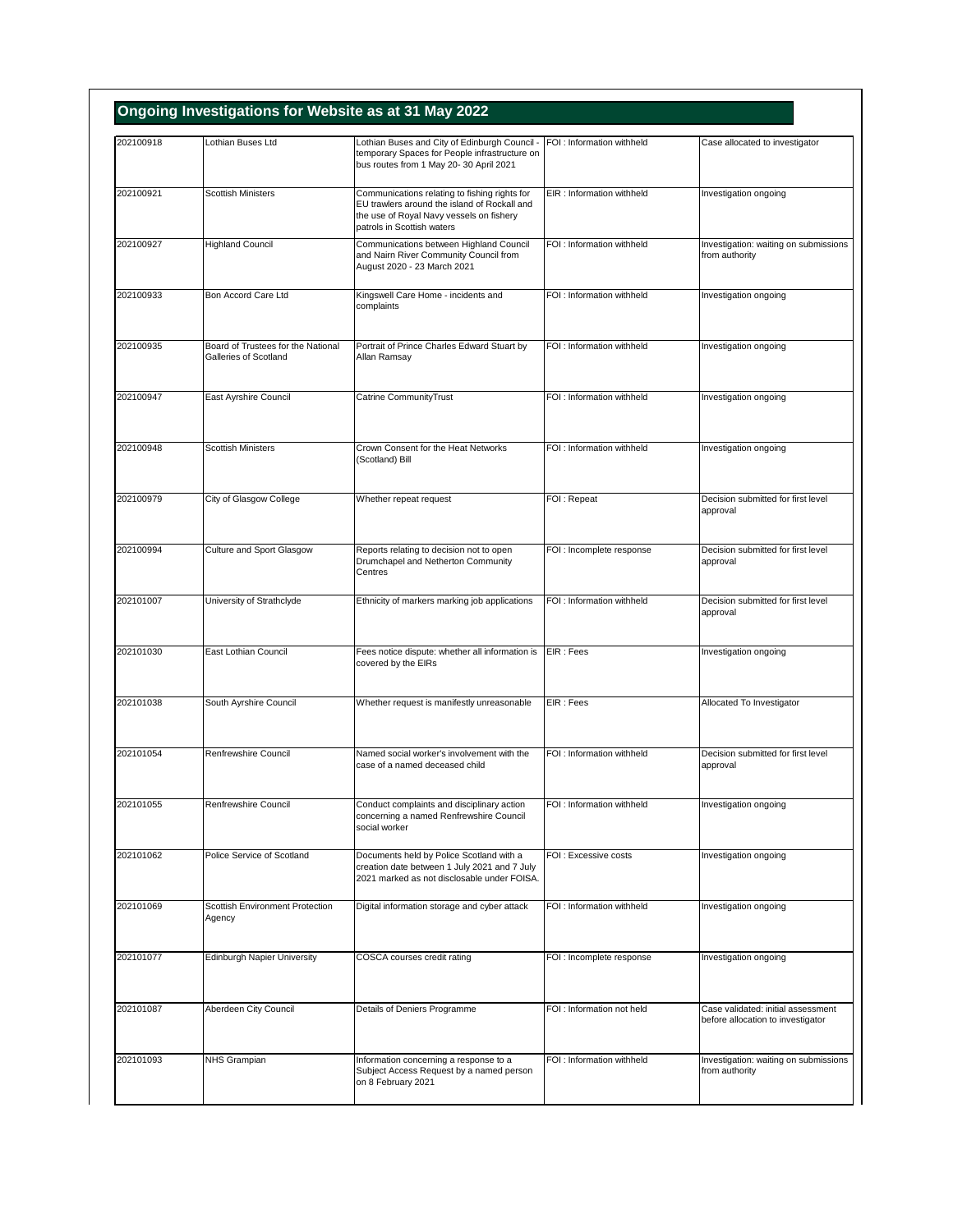| 202101096 | Govan Housing Association Ltd | Annual General Meetings and Management                                                                                                                                                                                                     | FOI : Incomplete response  | Investigation ongoing                                                        |
|-----------|-------------------------------|--------------------------------------------------------------------------------------------------------------------------------------------------------------------------------------------------------------------------------------------|----------------------------|------------------------------------------------------------------------------|
|           |                               | <b>Committee Meetings</b>                                                                                                                                                                                                                  |                            |                                                                              |
| 202101100 | NHS Forth Valley              | Staff rota for healthcare staff at HMP Glenochil FOI : Information withheld<br>from 22 - 25 February 2021                                                                                                                                  |                            | Investigation ongoing                                                        |
| 202101102 | Aberdeen City Council         | Details of Offender Projects                                                                                                                                                                                                               | FOI: Information not held  | Case validated: initial assessment<br>before allocation to investigator      |
| 202101111 | North Ayrshire Council        | Details re: setting up, formal establishment and FOI : Information withheld<br>operation of the Trust associated with the<br>Dawn Homes residential development at<br>Fairlie                                                              |                            | Investigation: waiting on submissions<br>from authority                      |
| 202101122 | Aberdeen City Council         | Dates of changes of locks and doors for drying FOI : Information not held<br>room within specified flats with the cost and<br>name of the contractors.                                                                                     |                            | Decision submitted for first level<br>approval                               |
| 202101123 | West Dunbartonshire Council   | Details of specified planning application                                                                                                                                                                                                  | FOI : Information withheld | Investigation ongoing                                                        |
| 202101136 | Argyll and Bute Council       | Strategic Delivery and Development<br>Framework involving Argyll and Bute Council<br>and/or Scottish Enterprise and or the Ministry<br>of Defence from April 2020                                                                          | FOI: Information not held  | Investigation ongoing                                                        |
| 202101138 | <b>Scottish Ministers</b>     | Deloitte quarterly reports to the Scottish<br>Government concerning the Lochaber<br>guarantee from September 2016 to 11 July<br>2021                                                                                                       | FOI: Information withheld  | Case validated: initial assessment<br>done - to be allocated to investigator |
| 202101152 | Police Service of Scotland    | Transcript or recording of a phone call made to FOI : Information withheld<br>Police Scotland's 101 number by a Scottish<br>police officer                                                                                                 |                            | Investigation ongoing                                                        |
| 202101170 | <b>Scottish Ministers</b>     | Lochaber guarantee - GFG Alliance securities                                                                                                                                                                                               | FOI : Information withheld | Case validated: initial assessment<br>done - to be allocated to investigator |
| 202101179 | East Lothian Council          | Land access rights                                                                                                                                                                                                                         | EIR: Fees                  | Investigation ongoing                                                        |
| 202101181 | Scottish Enterprise           | Agreement between Scottish Enterprise and<br>Flamingo Land Ltd as described in press<br>release of 22 December 2020                                                                                                                        | EIR: Information withheld  | Investigation: waiting on submissions<br>from authority                      |
| 202101182 | Police Service of Scotland    | Correspondence between Police Scotland and FOI : Information withheld<br>the Crown Office relating to alleged financial<br>irregularities and/or fraud by the Scottish<br>National Party and whether an investigation<br>has been launched |                            | Investigation: waiting on submissions<br>from authority                      |
| 202101185 | Orkney Islands Council        | Berth Capacity and Occupation at Main Ports<br>and Harbours                                                                                                                                                                                | FOI: Information not held  | Investigation: waiting on submissions<br>from authority                      |
| 202101190 | NHS Greater Glasgow and Clyde | Sharing of specified letter with various parties                                                                                                                                                                                           | FOI: Information not held  | Investigation ongoing                                                        |
| 202101198 | Fife Council                  | SPSO Decision report                                                                                                                                                                                                                       | FOI : Incomplete response  | Investigation ongoing                                                        |
| 202101210 | Angus Council                 | <b>Business Rates Data</b>                                                                                                                                                                                                                 | FOI : Information withheld | Investigation ongoing                                                        |
| 202101212 | Dumfries and Galloway Council | List of ratepayers not receiving rates relief                                                                                                                                                                                              | FOI: Excessive costs       | Investigation ongoing                                                        |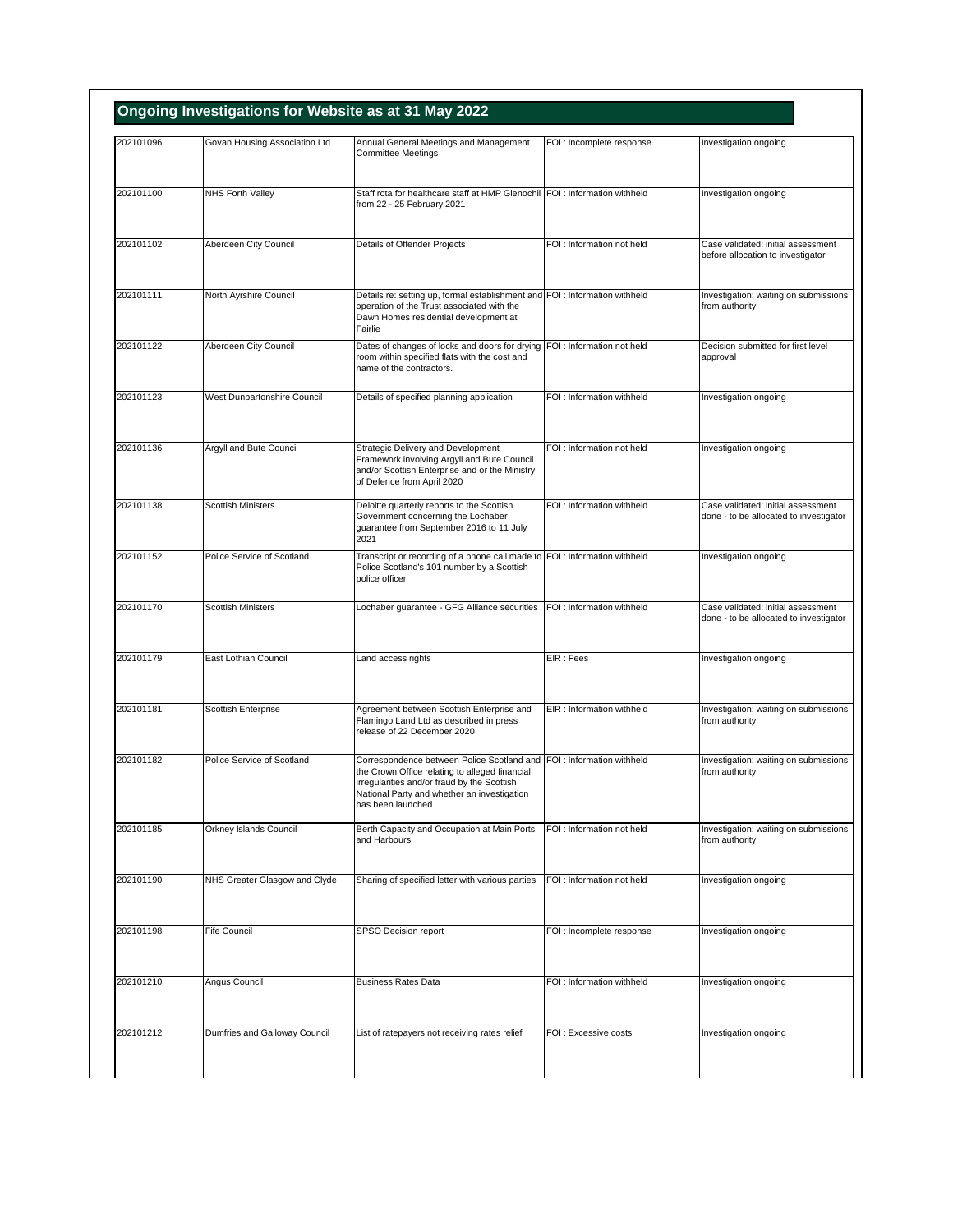| 202101220 | <b>Scottish Ministers</b>          | All contracts in place with Deloitte regarding                                                                                                             | FOI: Information withheld  | Case validated: initial assessment                                           |
|-----------|------------------------------------|------------------------------------------------------------------------------------------------------------------------------------------------------------|----------------------------|------------------------------------------------------------------------------|
|           |                                    | the GFG Alliance / Lochaber Guarantee and<br>Reimbursement Agreement.                                                                                      |                            | done - to be allocated to investigator                                       |
| 202101222 | <b>Scottish Ministers</b>          | Scotland's Curriculum for Excellence Into the<br>Future report                                                                                             | FOI: Information withheld  | Investigation ongoing                                                        |
| 202101223 | Police Service of Scotland         | Report by road traffic officer re observations of FOI : Information withheld<br>a roundabout at specified junction                                         |                            | Decision submitted for first level<br>approval                               |
| 202101238 | <b>Scottish Ministers</b>          | Legal agreement between the Scottish<br>Government and Ernst and Young regarding<br>due diligence on the Lochaber Guarantee and<br>Reimbursement Agreement | FOI : Information withheld | Case validated: initial assessment<br>done - to be allocated to investigator |
| 202101246 | <b>Highland Council</b>            | Penalty points, fines issued and quality checks FOI : Information withheld<br>for all public and school transport contracts<br>from 2017 to 24 March 2021  |                            | Decision submitted for first level<br>approval                               |
| 202101248 | Clackmannanshire Council           | Forth Valley Rape Crisis Centre and LGBT<br>Youth Scotland                                                                                                 | FOI : Incomplete response  | Case allocated to investigator                                               |
| 202101255 | Public Health Scotland             | Nike conference covid outbreak                                                                                                                             | FOI: Information withheld  | Case validated: initial assessment<br>done - to be allocated to investigator |
| 202101263 | Dumfries and Galloway Council      | Number of Child Plans recorded using lawful<br>basis 'Consent', Article 6(1) (a) under GDPR<br>Article 30                                                  | FOI: Information not held  | Investigation ongoing                                                        |
| 202101271 | East Renfrewshire Council          | Proposed disposal of Crookfur Park Playing<br>Fields, Newton Mearns                                                                                        | EIR: Information withheld  | Case validated: initial assessment<br>before allocation to investigator      |
| 202101273 | <b>Scottish Ministers</b>          | Details of the Guarantee and Reimbursement<br>Agreement re: Hydroplant and Aluminium<br>Smelter located at Lochaber                                        | FOI: Information withheld  | Case validated: initial assessment<br>done - to be allocated to investigator |
| 202101276 | University of Edinburgh            | Cost of clearing up cigarette butts                                                                                                                        | FOI : Information not held | Decision submitted for first level<br>approval                               |
| 202101278 | Castlehill Housing Association Ltd | Equalisation account: breakdown of additional FOI: Repeat<br>charges                                                                                       |                            | Investigation: waiting on submissions<br>from authority                      |
| 202101284 | Dundee City Council                | Discretionary deferral funding (early learning<br>and childcare)                                                                                           | FOI : Information withheld | Case validated: initial assessment<br>before allocation to investigator      |
| 202101306 | Aberdeen City Council              | Business case re proposed "Energy Transition EIR : Information withheld<br>Zone" near to Aberdeen South Harbour                                            |                            | Case allocated to investigator                                               |
| 202101311 | East Renfrewshire Council          | Booking of grass pitches at Huntly Park and<br>Overlee Park from 2014 - 2021                                                                               | FOI: Excessive costs       | Investigation ongoing                                                        |
| 202101324 | Glasgow City Council               | Records re 291 Byres Road, Glasgow                                                                                                                         | FOI: Vexatious             | Case validated: initial assessment<br>done - to be allocated to investigator |
| 202101326 | East Dunbartonshire Council        | Getting It Right For Every Child (GIRFEC)<br>guidance and processes                                                                                        | FOI : Incomplete response  | Investigation ongoing                                                        |
| 202101329 | East Renfrewshire Council          | Proposed disposal of Crookfur Park                                                                                                                         | FOI : Incomplete response  | Case validated: initial assessment<br>done - to be allocated to investigator |
| 202101330 | <b>Scottish Ministers</b>          | 2021 SQA exams diet and alternative<br>certification model from 1/11/2020 - 17/5/2021                                                                      | FOI : Fees notice          | Investigation: waiting on submissions<br>from authority                      |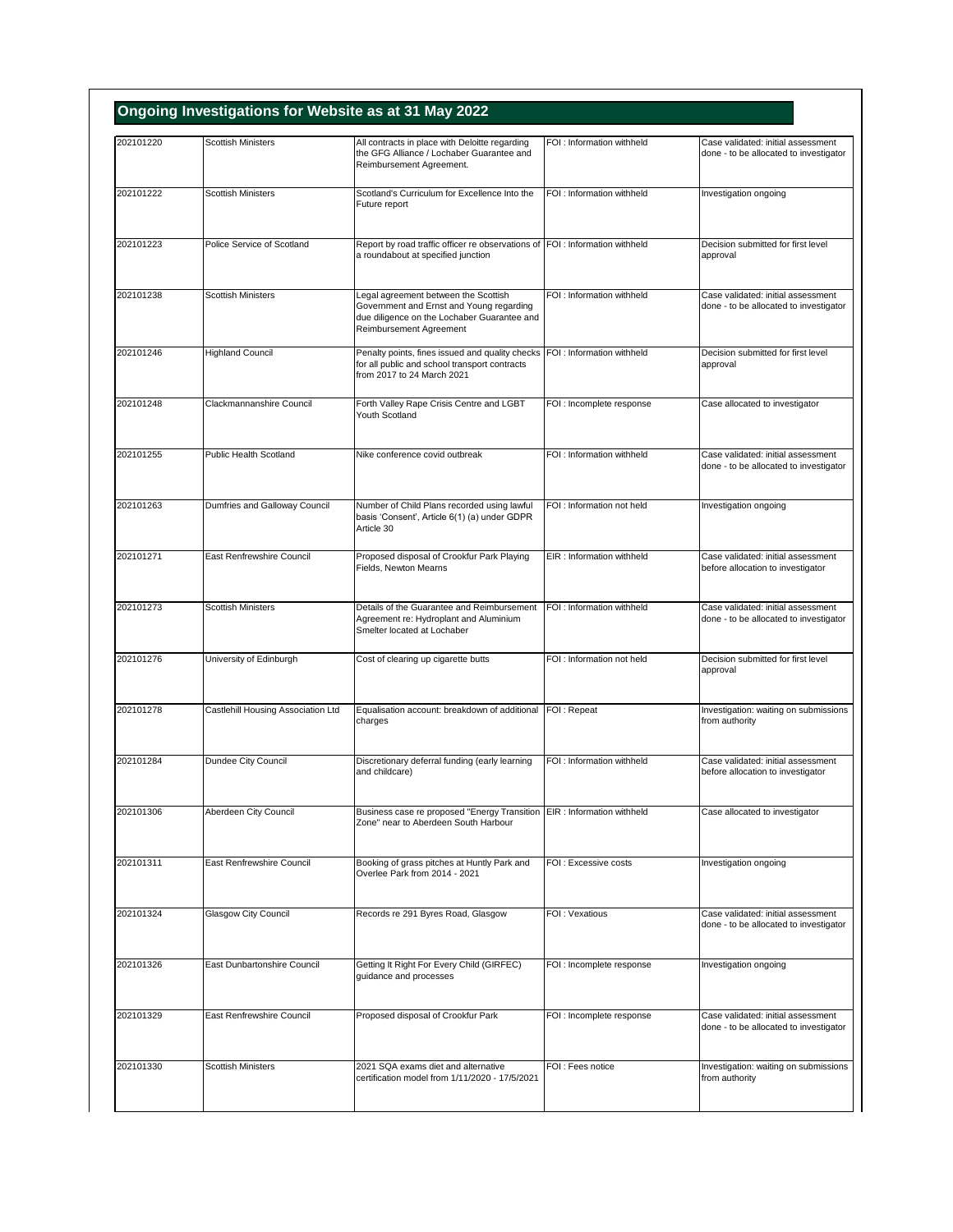| 202101331 | <b>Scottish Ministers</b>                    | Details re FOI reference 202000077818 and                                                                                                                                                                               | FOI: Information withheld  | Case validated: initial assessment                                           |
|-----------|----------------------------------------------|-------------------------------------------------------------------------------------------------------------------------------------------------------------------------------------------------------------------------|----------------------------|------------------------------------------------------------------------------|
|           |                                              | 202000094934                                                                                                                                                                                                            |                            | done - to be allocated to investigator                                       |
| 202101333 | <b>Scottish Ministers</b>                    | Communications relating to the consideration<br>of, and response to, the Scottish Information<br>Commissioner's Decision Notice 083/2021:<br>Handling of harassment complaints involving<br>current or former ministers | FOI: Information withheld  | Case validated: initial assessment<br>done - to be allocated to investigator |
| 202101334 | East Renfrewshire Council                    | Customer relations team staff - FOI legislation<br>training                                                                                                                                                             | FOI : Incomplete response  | Investigation: waiting on submissions<br>from authority                      |
| 202101337 | East Renfrewshire Council                    | Booking of pitches at Crookfur Park                                                                                                                                                                                     | FOI : Incomplete response  | Case validated: initial assessment<br>done - to be allocated to investigator |
| 202101338 | East Lothian Council                         | Whether the request should have been dealt<br>with under FOISA or the EIRs                                                                                                                                              | EIR: Fees                  | Case validated: initial assessment<br>before allocation to investigator      |
| 202101340 | East Renfrewshire Culture & Leisure<br>Trust | Proposal by named youth club to lease ground FOI : Incomplete response<br>at Crookfur Park                                                                                                                              |                            | Case validated: initial assessment<br>done - to be allocated to investigator |
| 202101344 | University of Strathclyde                    | Exam papers: Intermediate Financial<br>Reporting (AG218), and Advanced Financial<br>Reporting (AG311)                                                                                                                   | FOI: Information withheld  | Decision submitted for first level<br>approval                               |
| 202101345 | <b>Robert Gordon University</b>              | Exam paper modules: Financial Accounting for FOI : Information withheld<br>Groups & Companies (BS4111); Financial<br>Reporting Issues & Applications (BS4215) and<br>External Reporting (BS3142)                        |                            | Decision submitted for first level<br>approval                               |
| 202101346 | East Renfrewshire Council                    | Save Crookfur Park banners -<br>complaints/enforcement visits                                                                                                                                                           | FOI : Incomplete response  | Case validated: initial assessment<br>done - to be allocated to investigator |
| 202101347 | Aberdeenshire Council                        | Work undertaken on the lane behind the Old<br>Mill Inn leading to 3 houses at Inchferry from<br>1980                                                                                                                    | EIR : Information not held | Investigation ongoing                                                        |
| 202101350 | Dumfries and Galloway Council                | Rank order of jobs                                                                                                                                                                                                      | FOI : Information withheld | Case validated: initial assessment<br>before allocation to investigator      |
| 202101358 | <b>Scottish Ministers</b>                    | Location of 25 tower blocks in Single Building<br>Assessment (SBA) pilot                                                                                                                                                | EIR : Information withheld | Case validated: initial assessment<br>before allocation to investigator      |
| 202101360 | NHS Lothian                                  | Litter pick up details                                                                                                                                                                                                  | FOI: Information not held  | Case validated: initial assessment<br>done - to be allocated to investigator |
| 202101363 | South Ayrshire Council                       | Planning applications                                                                                                                                                                                                   | EIR: Information withheld  | Allocated To Investigator                                                    |
| 202101383 | Police Service of Scotland                   | Identity of Police Service of Scotland officer                                                                                                                                                                          | FOI : Information withheld | Allocated To Investigator                                                    |
| 202101388 | University of Glasgow                        | University's contracts with software firms<br>including costings and length of contract in<br>years                                                                                                                     | FOI: Information withheld  | Case validated: initial assessment<br>done - to be allocated to investigator |
| 202101415 | Orkney Islands Council                       | Primary 1 deferral funding                                                                                                                                                                                              | FOI : Information withheld | Case validated: initial assessment<br>before allocation to investigator      |
| 202101420 | Scottish Borders Housing<br>Association Ltd  | Communal gas and electricity costs for named FOI : Information withheld<br>property from 2018-2020                                                                                                                      |                            | Investigation: waiting on submissions<br>from authority                      |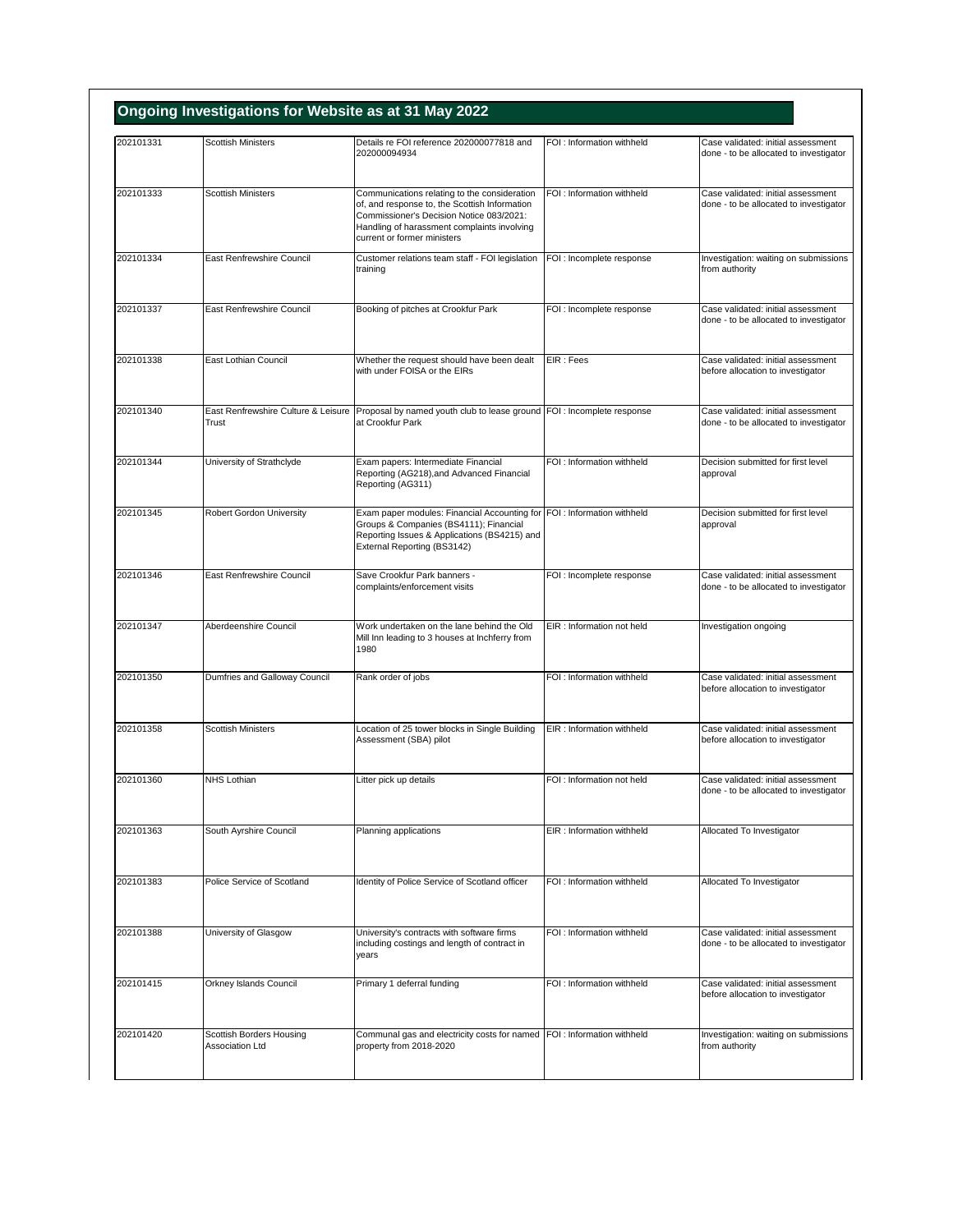| 202101429 | Caledonian Maritime Assets Ltd            | Copies of all responses to freedom of                                                                                                                                                    | FOI: Excessive costs          | Investigation: waiting on submissions                                        |
|-----------|-------------------------------------------|------------------------------------------------------------------------------------------------------------------------------------------------------------------------------------------|-------------------------------|------------------------------------------------------------------------------|
|           |                                           | information requests and requests for review<br>made in 2021                                                                                                                             |                               | from authority                                                               |
| 202101430 | <b>Scottish Ministers</b>                 | Requirement for secondary school pupils to<br>wear masks in school                                                                                                                       | FOI: Information not held     | Investigation: waiting on submissions<br>from authority                      |
| 202101431 | <b>Fife Council</b>                       | Payments allegedly made to Fife Council from<br>a named person's private bank account                                                                                                    | FOI : Information not held    | Case validated: initial assessment<br>done - to be allocated to investigator |
| 202101439 | <b>Scottish Ministers</b>                 | Black Lives Matter movement - Leslie Evans'<br>blogpost on Saltire and staff comments                                                                                                    | FOI : Information withheld    | Case validated: initial assessment<br>before allocation to investigator      |
| 202101440 | <b>Scottish Ministers</b>                 | Staff comments in response to Saltire poll<br>concerning the use of pronouns on email<br>signatures                                                                                      | FOI : Information withheld    | Allocated To Investigator                                                    |
| 202101444 | Aberdeen City Council                     | Social Work Inspection Agency (SWIA) Report FOI : Information not held<br>and other matters relating to Aberdeen City<br>Council's Social Work Service                                   |                               | Case validated: initial assessment<br>before allocation to investigator      |
| 202101446 | <b>Scottish Ministers</b>                 | Plans or contingencies for potential second<br>wave of Covid-19 between 15/7/2020 -<br>31/8/2020                                                                                         | FOI : Information withheld    | Case validated: initial assessment<br>done - to be allocated to investigator |
| 202101447 | Scottish Environment Protection<br>Agency | Whether request is manifestly unreasonable                                                                                                                                               | EIR : Manifestly unreasonable | Case validated: initial assessment<br>done - to be allocated to investigator |
| 202101452 | <b>Scottish Ministers</b>                 | Details of Deloitte contract re Lochaber<br>Smelter and hydro plant                                                                                                                      | FOI: Information not held     | Case validated: initial assessment<br>before allocation to investigator      |
| 202101453 | Angus Council                             | Affordable Housing Commuted Sum<br>calculations re the Frockheim Development                                                                                                             | EIR : Information withheld    | Case validated: initial assessment<br>done - to be allocated to investigator |
| 202101464 | South Lanarkshire Council                 | Roads, service strips and driveways at named<br>location in Blantyre, G72                                                                                                                | EIR : Incomplete response     | Case validated: initial assessment<br>before allocation to investigator      |
| 202101478 | South Lanarkshire Council                 | Road and traffic systems at various locations<br>in Hamilton                                                                                                                             | EIR : Information not held    | Case validated: initial assessment<br>done - to be allocated to investigator |
| 202101479 | City of Edinburgh Council                 | Registered landlords at named Edinburgh<br>postcodes                                                                                                                                     | FOI: Publication Scheme       | Case validated: initial assessment<br>before allocation to investigator      |
| 202101481 | Forestry and Land Scotland                | "Self-cleansing letter" re Framework<br>Agreement for Deer Management on the<br>Scottish National Forest Estate                                                                          | FOI : Information withheld    | Case validated: initial assessment<br>done - to be allocated to investigator |
| 202101491 | Police Service of Scotland                | Problem profile assessments re child sexual<br>exploitation                                                                                                                              | FOI : Information withheld    | Case validated: initial assessment<br>done - to be allocated to investigator |
| 202101494 | <b>Scottish Ministers</b>                 | Scottish Government analyses, from 2016,<br>assessing the timeframe for an independent<br>Scotland to join the EU                                                                        | FOI : Information withheld    | Allocated To Investigator                                                    |
| 202101498 | <b>Transport Scotland</b>                 | A75 traffic controls within Springholm                                                                                                                                                   | FOI : Information not held    | Case validated: initial assessment<br>done - to be allocated to investigator |
| 202101501 | University of Edinburgh                   | Research or other funding by the Chinese<br>state, companies, universities or individuals for<br>work involving a named individual and other<br>correspondence relating to various named | FOI : Information withheld    | Case validated: initial assessment<br>done - to be allocated to investigator |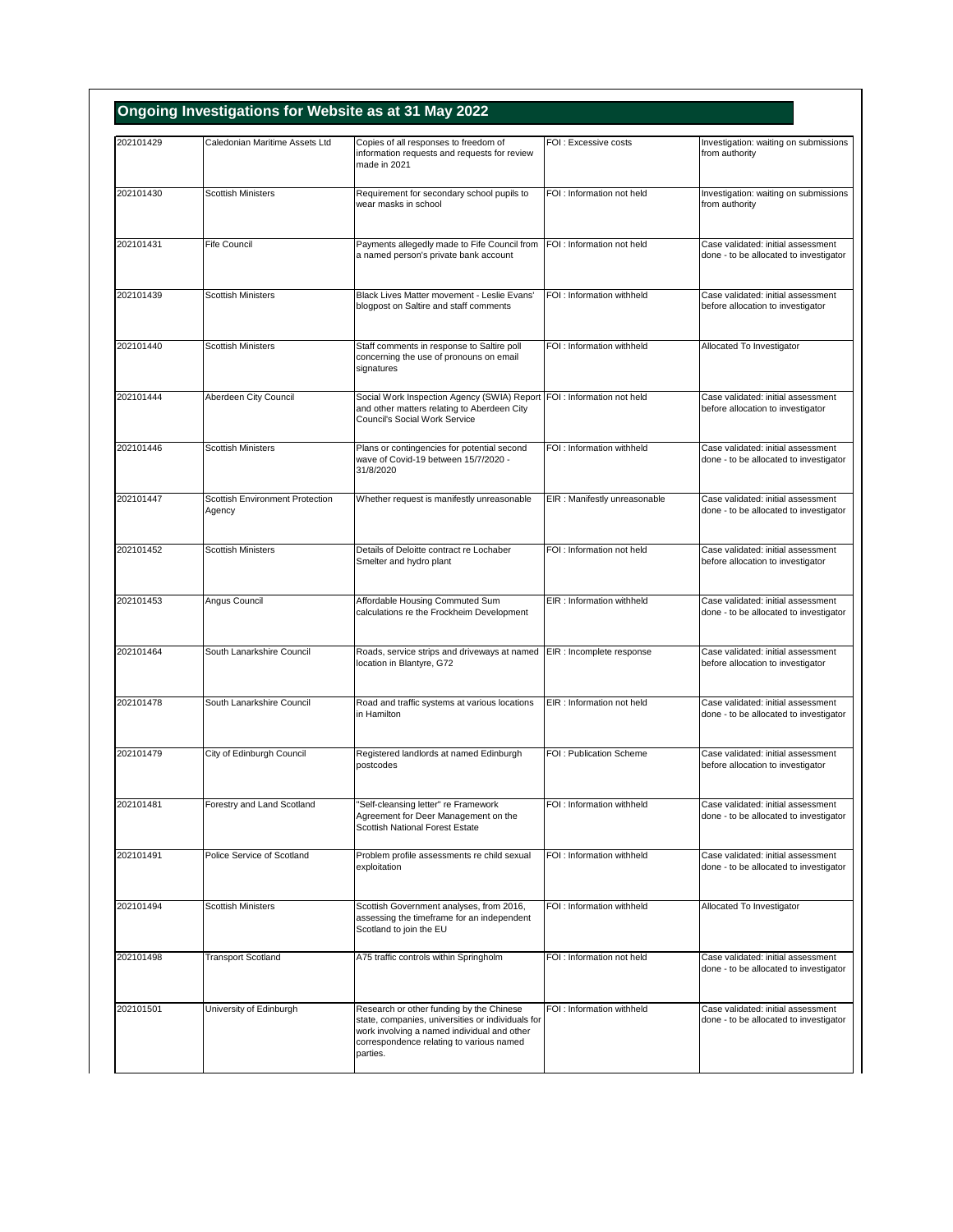| 202101508 | South Lanarkshire Council                     | Specified planning application                                                                                                                                                                                | EIR : Incomplete response  | Case validated: authority providing                                          |
|-----------|-----------------------------------------------|---------------------------------------------------------------------------------------------------------------------------------------------------------------------------------------------------------------|----------------------------|------------------------------------------------------------------------------|
|           |                                               |                                                                                                                                                                                                               |                            | withheld information                                                         |
| 202101514 | <b>Scottish Ministers</b>                     | WhatsApp messages or text messages sent or FOI : Information not held<br>received by any government minister on<br>government business during August 2021                                                     |                            | Case validated: initial assessment<br>before allocation to investigator      |
| 202101515 | <b>Scottish Ministers</b>                     | WhatsApp or text messages sent or received<br>by any cabinet secretary of the time on<br>government business during March 2021                                                                                | FOI: Information not held  | Case validated: initial assessment<br>before allocation to investigator      |
| 202101516 | <b>Scottish Ministers</b>                     | Communications between the Scottish<br>Government, GFG Alliance or its subsidiaries,<br>and Deloitte                                                                                                          | FOI: Information withheld  | Case validated: initial assessment<br>done - to be allocated to investigator |
| 202101520 | <b>Scottish Ministers</b>                     | The number of Scottish Government staff<br>disciplined or dismissed for incidents relating<br>to: drugs, harassment, bullying, alcohol or poor<br>performance.                                                | FOI : Information withheld | Case validated: initial assessment<br>done - to be allocated to investigator |
| 202101521 | <b>Scottish Ministers</b>                     | Communications with Deloitte and internal<br>correspondence, involving a named individual,<br>in relation to the GRA between the Scottish<br>Government and GFG Alliance from June<br>2017 to 18 January 2018 | FOI: Information withheld  | Case validated: initial assessment<br>done - to be allocated to investigator |
| 202101525 | Police Service of Scotland                    | Operation Sandwood investigation relating to<br>the Lockerbie Inquiry                                                                                                                                         | FOI : Information withheld | Case validated: initial assessment<br>done - to be allocated to investigator |
| 202101526 | Police Service of Scotland                    | Details re the deaths of two specified persons                                                                                                                                                                | FOI: Information not held  | Case validated: initial assessment<br>done - to be allocated to investigator |
| 202101531 | <b>Scottish Ministers</b>                     | Guarantee Management Meeting reports sent<br>by Deloitte to the Scottish Government in<br>2017, 2018 and 2019                                                                                                 | FOI: Information withheld  | Case validated: initial assessment<br>done - to be allocated to investigator |
| 202101533 | Police Service of Scotland                    | Investigation details re damage to specified<br>persons property                                                                                                                                              | FOI: s18 NCND              | Investigation ongoing                                                        |
| 202101534 | Crown Office and Procurator Fiscal<br>Service | Attorney General's advice on increase in<br>nuclear warhead numbers: whether held                                                                                                                             | FOI : Information not held | Allocated To Investigator                                                    |
| 202101547 | Scottish Borders Council                      | Details of specified planning file                                                                                                                                                                            | EIR : Incomplete response  | Case validated: initial assessment<br>done - to be allocated to investigator |
| 202101548 | <b>Scottish Ministers</b>                     | All reports prepared by Ernst & Young re<br>Project Golf                                                                                                                                                      | FOI: Information withheld  | Case validated: initial assessment<br>done - to be allocated to investigator |
| 202101550 | NHS Forth Valley                              | Whether request vexatious                                                                                                                                                                                     | FOI: Vexatious             | Case validated: initial assessment<br>done - to be allocated to investigator |
| 202101551 | <b>Scottish Ministers</b>                     | Purchase agreement with Tata Steel (for<br>purchase of Dalzell and Clydbridge steelworks)<br>and due diligence performed on acquisition                                                                       | FOI: Information withheld  | Case validated: initial assessment<br>done - to be allocated to investigator |
| 202101555 | Public Health Scotland                        | Infant mortality Scotland - percentage of<br>vaccinated vs unvaccinated mothers in<br>September 2021                                                                                                          | FOI : Information withheld | Case validated: initial assessment<br>done - to be allocated to investigator |
| 202101560 | <b>Glasgow City Council</b>                   | Objection to Class 3 application relating to a<br>named property in Glasgow                                                                                                                                   | FOI : Information withheld | Case validated: initial assessment<br>done - to be allocated to investigator |
| 202200001 | Scottish Environment Protection<br>Agency     | Sewage discharge report                                                                                                                                                                                       | EIR : Information not held | Case validated: initial assessment<br>done - to be allocated to investigator |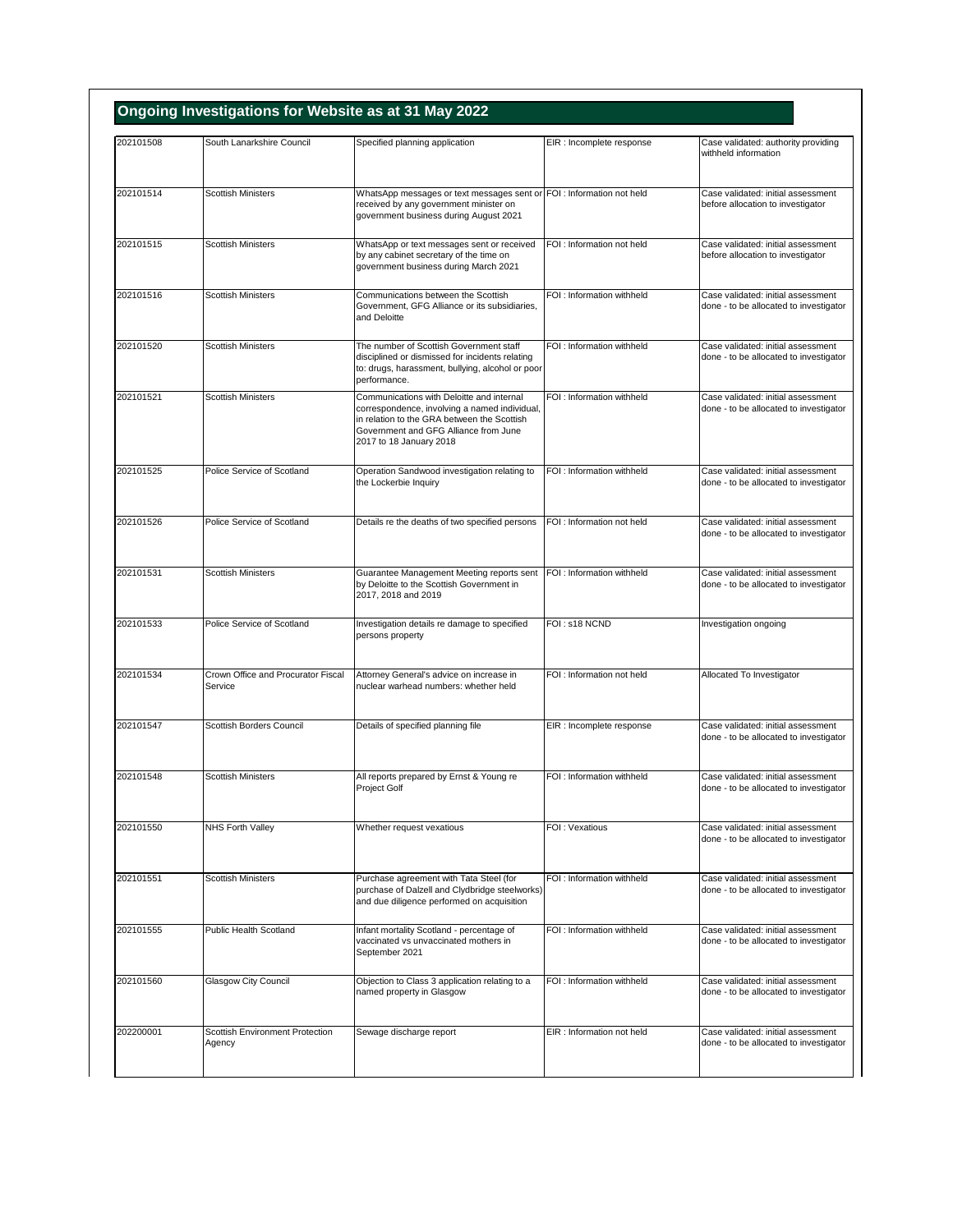| 202200008 | East Dunbartonshire Council              | Pastoral notes in SEEMiS (creation, altering                                                                                                             | FOI : Information withheld | Case validated: initial assessment                                           |
|-----------|------------------------------------------|----------------------------------------------------------------------------------------------------------------------------------------------------------|----------------------------|------------------------------------------------------------------------------|
|           |                                          | and deletion of, including metadata)                                                                                                                     |                            | done - to be allocated to investigator                                       |
| 202200010 | Scottish Ministers                       | Lochaber Smelter Guarantee Agreement                                                                                                                     | FOI : Information withheld | Case validated: initial assessment<br>done - to be allocated to investigator |
| 202200011 | <b>Scottish Ministers</b>                | Lochaber Smelter(Ernst & Young comment 22 FOI : Information withheld<br>November 2016)                                                                   |                            | Case validated: initial assessment<br>done - to be allocated to investigator |
| 202200012 | <b>Scottish Ministers</b>                | Queen's consent re Aquaculture and Fisheries EIR : Information withheld<br>(Scotland) Act 2013 and Regulatory Reform<br>(Scotland) Act 2014              |                            | Case validated: initial assessment<br>done - to be allocated to investigator |
| 202200015 | Angus Council                            | All details relating to Open Day events at<br>Balintore Castle on specified dates                                                                        | FOI : Incomplete response  | Case validated: initial assessment<br>done - to be allocated to investigator |
| 202200018 | Scottish Courts and Tribunals<br>Service | Protective expenses orders (PEOs) applied for FOI: Excessive costs<br>and granted                                                                        |                            | Case validated: initial assessment<br>done - to be allocated to investigator |
| 202200020 | Police Service of Scotland               | Number of reports, made by members of the<br>public, concerning threats of violence towards,<br>MPs, MSPs and local government councillors<br>since 2016 | FOI: Fees notice           | Case validated: initial assessment<br>done - to be allocated to investigator |
| 202200022 | Police Service of Scotland               | Speeding contraventions detected by camera<br>at Great Western Road/ClevedenRoad,<br>Glasgow on 18 April 2021                                            | FOI : Information withheld | Case validated: initial assessment<br>done - to be allocated to investigator |
| 202200025 | <b>Fife Council</b>                      | Email correspondence relating to Lochore<br>Meadows Country Park                                                                                         | FOI: Information withheld  | Case validated: initial assessment<br>before allocation to investigator      |
| 202200033 | City of Edinburgh Council                | Lauriston Castle Trust report                                                                                                                            | FOI: Information withheld  | Case validated: initial assessment<br>done - to be allocated to investigator |
| 202200035 | Scottish Fire and Rescue Service         | Incident report                                                                                                                                          | FOI: Information not held  | Investigation ongoing                                                        |
| 202200044 | <b>Glasgow City Council</b>              | Cost of cleaning pollution from: the River<br>Clyde, the Molendiner River and the River<br>Kelvin                                                        | FOI : Incomplete response  | Case validated: initial assessment<br>done - to be allocated to investigator |
| 202200047 | City of Edinburgh Council                | Communications supporting City of Edinburgh<br>Council's assertion that it is the sole trustee of<br>the Lauriston Castle Trust                          | FOI: Information withheld  | Case validated: initial assessment<br>done - to be allocated to investigator |
| 202200048 | City of Edinburgh Council                | External legal advice regarding Lauriston<br>Castle Trust                                                                                                | FOI: Information withheld  | Case validated: initial assessment<br>done - to be allocated to investigator |
| 202200051 | <b>Scottish Ministers</b>                | Launch of proposed deposit return scheme for EIR : Manifestly unreasonable<br>drink cans and bottles                                                     |                            | Case validated: initial assessment<br>done - to be allocated to investigator |
| 202200052 | City of Edinburgh Council                | Legal advice on charitable trusts                                                                                                                        | FOI: Information withheld  | Case validated: initial assessment<br>done - to be allocated to investigator |
| 202200053 | Police Service of Scotland               | Numbers of arrests re online grooming<br>offences against children / names of<br>"paedophile hunting groups"                                             | FOI: Information withheld  | Case validated: initial assessment<br>done - to be allocated to investigator |
| 202200055 | South Ayrshire Council                   | Job Evaluation/Re-evaluation Appeals.                                                                                                                    | FOI : Information withheld | Case validated: initial assessment<br>before allocation to investigator      |
| 202200056 | <b>Scottish Ministers</b>                | Inspiring Scotland assessment and scoring for                                                                                                            | FOI : Information withheld | Case validated: initial assessment                                           |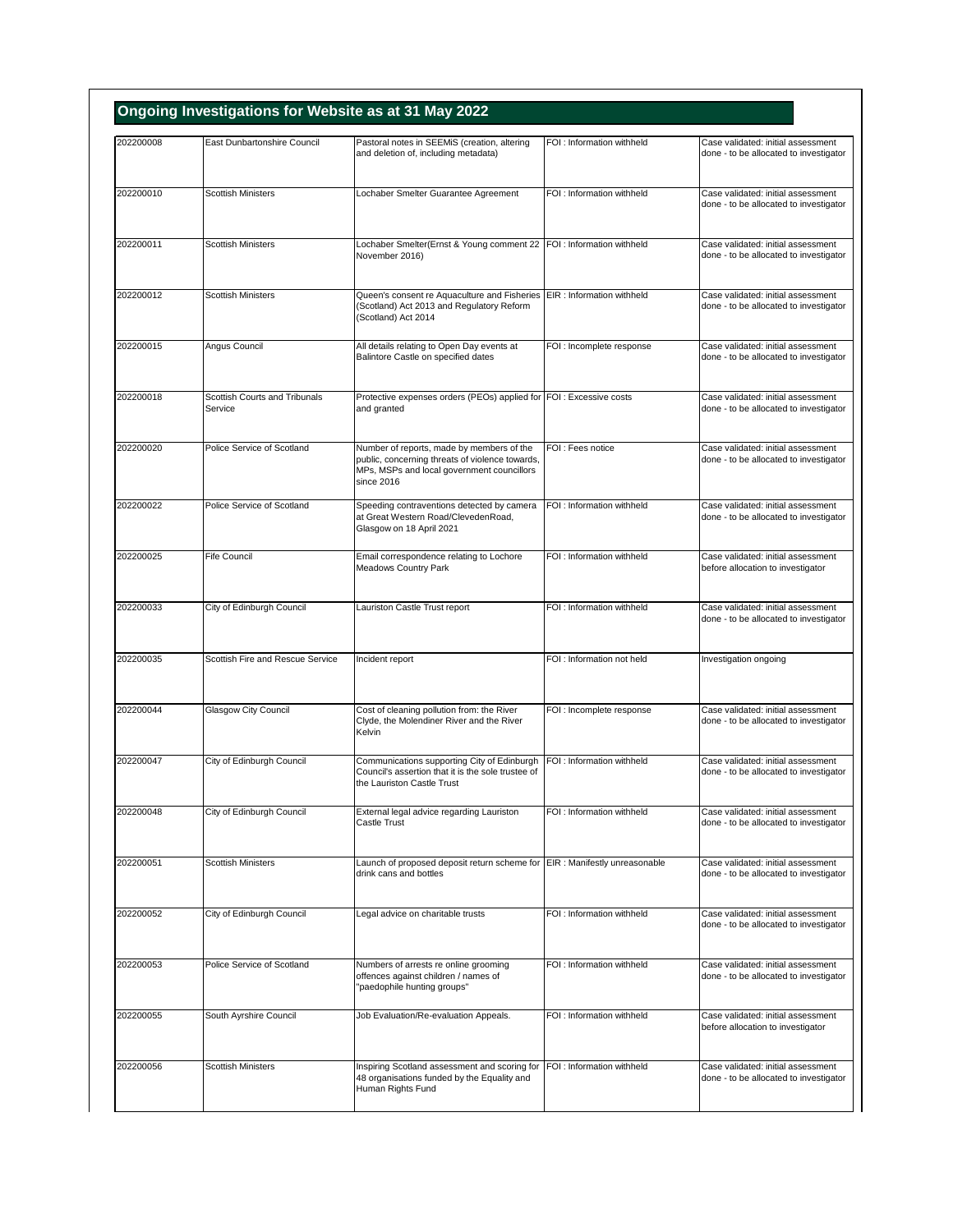| 202200058 | University of Edinburgh                   | Records held by the University of Edinburgh                                                                                                                                                                         | FOI: s18 NCND                 | Case validated: initial assessment                                           |
|-----------|-------------------------------------------|---------------------------------------------------------------------------------------------------------------------------------------------------------------------------------------------------------------------|-------------------------------|------------------------------------------------------------------------------|
|           |                                           | relating to a research project: "The proximal<br>origin of SARS-CoV-2", Nature Medicine 26,<br>450-452 (2020)                                                                                                       |                               | done - to be allocated to investigator                                       |
| 202200059 | South Ayrshire Council                    | Internal or external communications relating to<br>allegations that "Well-funded purveyors of the<br>Israel narrative are increasingly to be found in<br>Scotland's classrooms".                                    | FOI: Information withheld     | Case validated: initial assessment<br>done - to be allocated to investigator |
| 202200064 | Scottish Environment Protection<br>Agency | Water treatment outlet pipe at Kingston and<br>Garmouth Golf Club                                                                                                                                                   | EIR: Information not held     | Case validated: initial assessment<br>done - to be allocated to investigator |
| 202200073 | <b>Glasgow City Council</b>               | Details of specified investigation                                                                                                                                                                                  | EIR : Manifestly unreasonable | Case validated: initial assessment<br>done - to be allocated to investigator |
| 202200077 | <b>Scottish Prison Service</b>            | Copies of new self -change programmes                                                                                                                                                                               | FOI: Information withheld     | Case validated: initial assessment<br>before allocation to investigator      |
| 202200080 | University of Stirling                    | Complaints of sexual misconduct handled at<br>'Ordinance 2 Level"                                                                                                                                                   | FOI: Information not held     | Case validated: initial assessment<br>done - to be allocated to investigator |
| 202200081 | Scottish Ambulance Service Board          | Complaints about ambulances not arriving on<br>time at emergencies on 8 December 2021                                                                                                                               | FOI : Information not held    | Case validated: initial assessment<br>done - to be allocated to investigator |
| 202200086 | Scottish Legal Aid Board                  | Legal aid applications                                                                                                                                                                                              | FOI : Information withheld    | Case validated: initial assessment<br>done - to be allocated to investigator |
| 202200100 | Glasgow City Council                      | Investigation report re complaint of cooking<br>odours of specified cafe                                                                                                                                            | FOI: Repeat                   | Case validated: initial assessment<br>done - to be allocated to investigator |
| 202200103 | <b>Glasgow City Council</b>               | Reports on decision to close gates in<br>Kelvingrove Park                                                                                                                                                           | FOI : Information withheld    | Case validated: authority providing<br>withheld information                  |
| 202200107 | <b>NHS Borders</b>                        | Pay rises awarded to employees for<br>resuscitating, or providing life saving<br>equipment to, a patient without the patient's<br>consent from 3/11/18 - 3/11/21                                                    | FOI: Information not held     | Case validated: initial assessment<br>done - to be allocated to investigator |
| 202200109 | West Lothian Council                      | Waste collection procedures and<br>communications relating to a specific SPSO<br>complaint                                                                                                                          | FOI : Incomplete response     | Case validated: initial assessment<br>done - to be allocated to investigator |
| 202200112 | <b>Transport Scotland</b>                 | Payments made to Lord Hardie, Chair of the<br>Edinburgh Tram Inquiry                                                                                                                                                | FOI: Information withheld     | Case validated: initial assessment<br>done - to be allocated to investigator |
| 202200115 | Police Service of Scotland                | Reports of racism, sectarianism, offensive<br>language and "hate crimes" and complaints<br>against the Scottish Government regarding the<br>decision to transfer covid-positive patients into<br>care homes in 2020 | FOI: s18 NCND                 | Case validated: initial assessment<br>done - to be allocated to investigator |
| 202200118 | <b>Glasgow City Council</b>               | Names and contact details for all<br>homelessness caseworkers currently<br>employed by Glasgow City Council                                                                                                         | FOI : Information withheld    | Case validated: initial assessment<br>done - to be allocated to investigator |
| 202200123 | <b>Stirling Council</b>                   | Legal advice given to elected members re<br>proposed planning application (roadside<br>services)                                                                                                                    | EIR : Information withheld    | Case validated: authority providing<br>withheld information                  |
| 202200135 | <b>Scottish Ministers</b>                 | Lochaber Smelter Guarantee (Details of<br>Ministerial Submission)                                                                                                                                                   | FOI: Information withheld     | Case validated: initial assessment<br>done - to be allocated to investigator |
| 202200141 | <b>Scottish Ministers</b>                 | Details of Contract for the Award of Litigation<br>Support                                                                                                                                                          | FOI : Information withheld    | Case validated: initial assessment<br>before allocation to investigator      |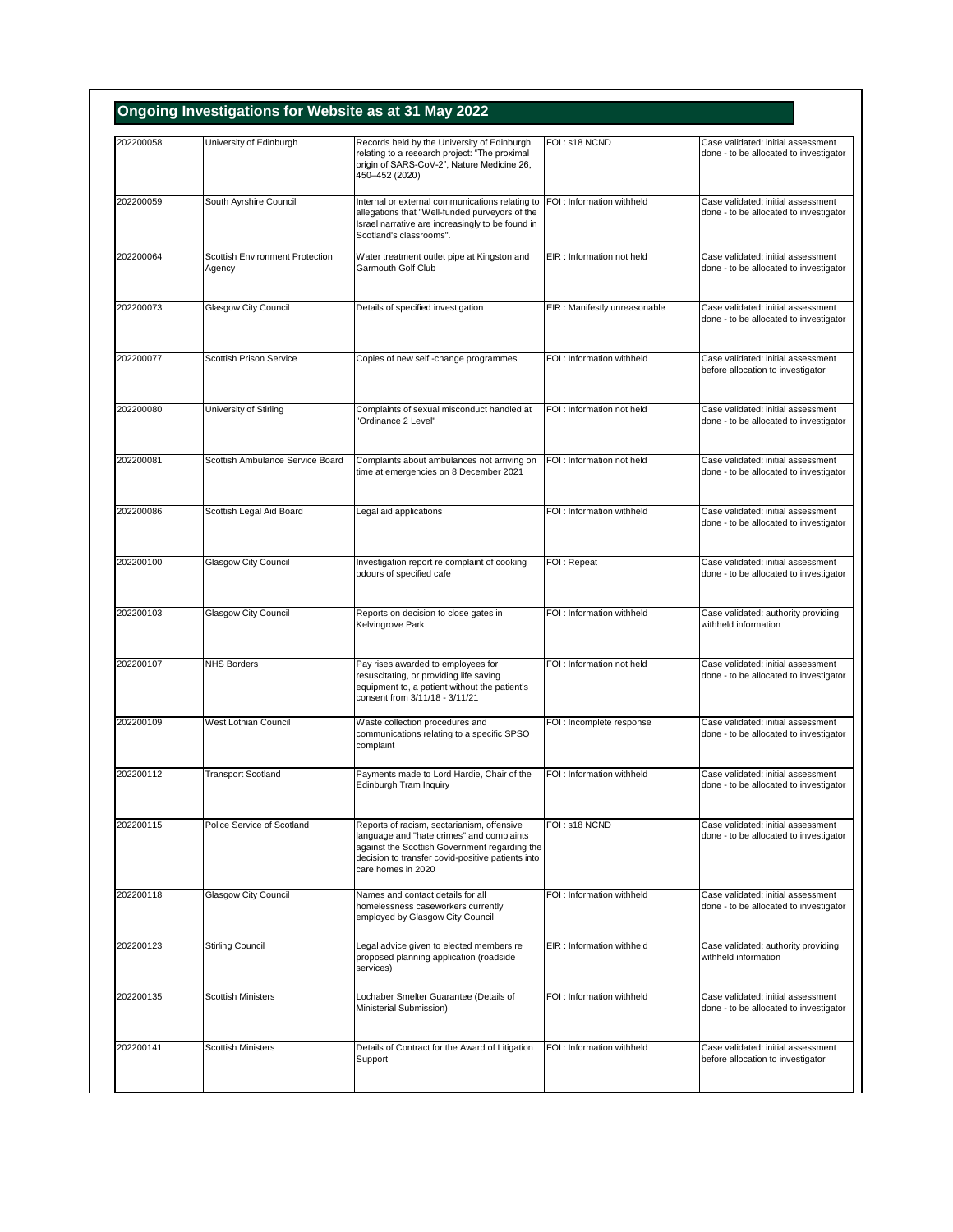| 202200142 | <b>Scottish Ministers</b>          | Any correspondence between a specified                                                                                                                                                                                                                                  | FOI: Information withheld     | Case validated: initial assessment                                           |
|-----------|------------------------------------|-------------------------------------------------------------------------------------------------------------------------------------------------------------------------------------------------------------------------------------------------------------------------|-------------------------------|------------------------------------------------------------------------------|
|           |                                    | company and its employees with civil servants<br>in the Legal or Justice Directorate, special<br>advisers, the Lord Advocate's office, the First<br>Minister, Deputy First Minister and Justice<br>Secretary's office including Ministers for the<br>2021 calendar year |                               | before allocation to investigator                                            |
| 202200146 | East Lothian Council               | Medical qualifications of staff registered with<br>the NHS as fully trained medical professionals                                                                                                                                                                       | FOI: s18 NCND                 | Investigation: waiting on submissions<br>from authority                      |
| 202200147 | Tay District Salmon Fishery Board  | Whether the request should have been dealt<br>with under FOISA or the EIRs                                                                                                                                                                                              | EIR: Information withheld     | Case validated: initial assessment<br>before allocation to investigator      |
| 202200151 | City of Edinburgh Council          | University of Edinburgh Property Graffiti                                                                                                                                                                                                                               | FOI: Information not held     | Case validated: initial assessment<br>done - to be allocated to investigator |
| 202200160 | Scottish Fire and Rescue Service   | Fire incident at specific location on 21 June<br>2020                                                                                                                                                                                                                   | FOI : Incomplete response     | Case validated: initial assessment<br>done - to be allocated to investigator |
| 202200162 | Scottish Environment Protection    | Porosity tests and matters relating to                                                                                                                                                                                                                                  | EIR: Information not held     | Case validated: initial assessment                                           |
|           | Agency                             | soakaway at named location                                                                                                                                                                                                                                              |                               | before allocation to investigator                                            |
| 202200170 | <b>Orkney Islands Council</b>      | Orkney Islands Council's quarry output, usage<br>and costs                                                                                                                                                                                                              | EIR : Information withheld    | Case validated: initial assessment<br>done - to be allocated to investigator |
| 202200171 | City of Edinburgh Council          | Whether request is manifestly unreasonable                                                                                                                                                                                                                              | EIR : Manifestly unreasonable | Case validated: initial assessment<br>done - to be allocated to investigator |
| 202200172 | Police Service of Scotland         | Complaints about offensive TikTok posts                                                                                                                                                                                                                                 | FOI: Excessive costs          | Case validated: initial assessment<br>done - to be allocated to investigator |
| 202200178 | Keeper of the Records of Scotland  | <b>Historical Sheriff Court records</b>                                                                                                                                                                                                                                 | FOI : Information withheld    | Case validated: initial assessment<br>done - to be allocated to investigator |
| 202200179 | Keeper of the Records of Scotland  | Whether request vexatious                                                                                                                                                                                                                                               | FOI: Vexatious                | Case validated: initial assessment<br>done - to be allocated to investigator |
| 202200181 | <b>Scottish Ministers</b>          | Interactions with a named company in<br>connection with the Lochaber Smelter -<br>Guarantee and Reimbursement Agreement                                                                                                                                                 | FOI : Information withheld    | Case validated: initial assessment<br>before allocation to investigator      |
| 202200185 | Hite Council                       | Councillors' expense claims for the period<br>2020-2021                                                                                                                                                                                                                 | FOI : Information withheld    | Case validated: initial assessment<br>done - to be allocated to investigator |
| 202200188 | NHS Ayrshire and Arran             | Nurse's interview with Police Scotland                                                                                                                                                                                                                                  | FOI : Information not held    | Case validated: initial assessment<br>before allocation to investigator      |
| 202200200 | <b>Scottish Ministers</b>          | First Ministers diary (September 2021)                                                                                                                                                                                                                                  | FOI: Information withheld     | Case validated: initial assessment<br>before allocation to investigator      |
| 202200201 | <b>Edinburgh Napier University</b> | Criteria/ranking method used to mark an<br>application as successful/unsuccessful and<br>candidates qualifications                                                                                                                                                      | FOI : Information withheld    | Case validated: initial assessment<br>before allocation to investigator      |
| 202200203 | City of Edinburgh Council          | Contract/lease relating to specified property                                                                                                                                                                                                                           | FOI: Information withheld     | Case validated: authority providing<br>withheld information                  |
| 202200208 | <b>Scottish Ministers</b>          | Study re Clyde Cod Spawning Closure<br>Consultation and correspondence within<br>Marine Scotland and between Marine Scotland                                                                                                                                            | EIR: Information not held     | Case validated: initial assessment<br>before allocation to investigator      |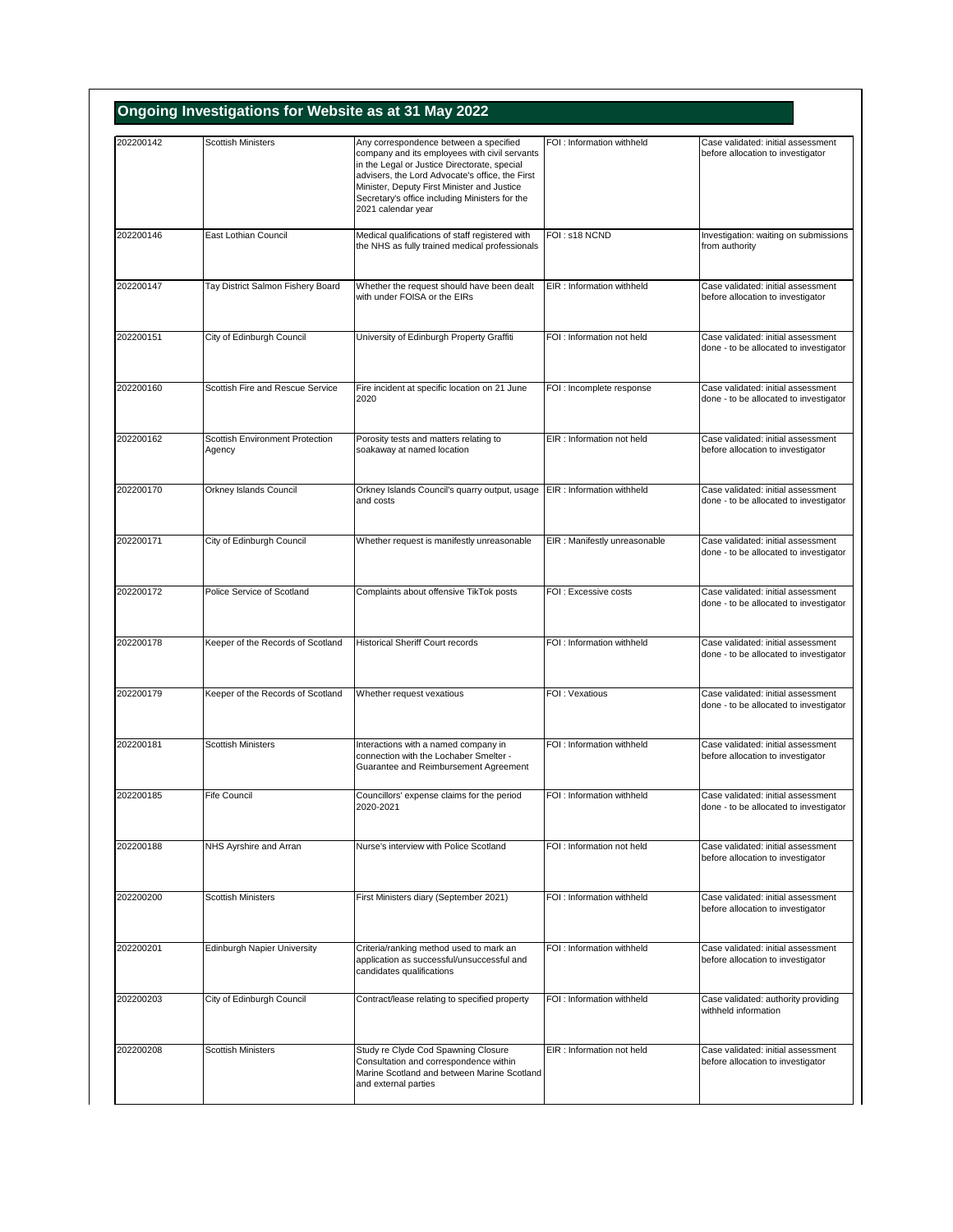| 202200212 | Fife Council                     | Noise monitor recording                                                                                                                                                                                                                                                                | EIR: Information not held                          | Case validated: initial assessment                                           |
|-----------|----------------------------------|----------------------------------------------------------------------------------------------------------------------------------------------------------------------------------------------------------------------------------------------------------------------------------------|----------------------------------------------------|------------------------------------------------------------------------------|
|           |                                  |                                                                                                                                                                                                                                                                                        |                                                    | before allocation to investigator                                            |
| 202200214 | <b>Highland Council</b>          | Reports/complaints re defects or damage to<br>specified road / all complaints requesting<br>repairs to defects on specified road                                                                                                                                                       | EIR : Manifestly unreasonable                      | Case validated: initial assessment<br>done - to be allocated to investigator |
| 202200233 | <b>Scottish Ministers</b>        | Fire and Smoke Alarm Standard S6T-00356                                                                                                                                                                                                                                                | FOI: Information withheld                          | Case validated: initial assessment<br>done - to be allocated to investigator |
| 202200234 | <b>Fife Council</b>              | Failure to respond                                                                                                                                                                                                                                                                     | FOI : Mute/deemed refusal: non-<br>Coronavirus Act | Investigation ongoing                                                        |
| 202200241 | <b>Scottish Ministers</b>        | LochaberSmelter Guarantee &<br>Reimbursement Agreement: Communications<br>between the Scottish Government and GFG<br>Alliance on the subject of the first annual<br>quarantee fee review                                                                                               | FOI: Information withheld                          | Allocated To Investigator                                                    |
| 202200247 | <b>Scottish Ministers</b>        | Prospectus for independence                                                                                                                                                                                                                                                            | FOI: Information withheld                          | Case validated: initial assessment<br>before allocation to investigator      |
| 202200249 | Scottish Ambulance Service Board | Reports of female or transgender female<br>members of the service reported as being<br>raped, tortured or killed by men or transgender<br>men of the ambulance service, police, military,<br>secret services, public or U.K. Governments or<br>Parliaments from 1/1/2019 to 30/12/2021 | FOI: Information not held                          | Case validated: initial assessment<br>before allocation to investigator      |
| 202200252 | <b>Scottish Ministers</b>        | Re First Minister's televised speeches of 29<br>December 2021 and 5 January 2022:<br>Evidence from which country these updates<br>were given                                                                                                                                           | FOI : Incomplete response                          | Case validated: initial assessment<br>before allocation to investigator      |
| 202200253 | <b>Scottish Ministers</b>        | All emails sent/received of specified person<br>and all Government SPADs on specified dates                                                                                                                                                                                            | FOI: Excessive costs                               | Case validated: initial assessment<br>before allocation to investigator      |
| 202200260 | <b>Glasgow City Council</b>      | Details of sampling exercise to estimate time<br>and resource to respond to a specified request                                                                                                                                                                                        | EIR : Manifestly unreasonable                      | Case validated: initial assessment<br>done - to be allocated to investigator |
| 202200261 | <b>Scottish Ministers</b>        | Lochaber Smelter Guarantee: Scottish<br>Government accounting provisions<br>2019/20220 and 2020/2021                                                                                                                                                                                   | FOI: Information withheld                          | Case validated: initial assessment<br>before allocation to investigator      |
| 202200263 | Inverclyde Council               | Whether a specified named Councillor's emails FOI : Information not held<br>are held by the Council                                                                                                                                                                                    |                                                    | Case validated: initial assessment<br>before allocation to investigator      |
| 202200269 | <b>Highland Council</b>          | Draft contract between Highland Council and<br>Royal Dornoch Golf Club                                                                                                                                                                                                                 | FOI: Information withheld                          | Case validated: initial assessment<br>before allocation to investigator      |
| 202200270 | University of Dundee             | Employment of workers from Securitay Ltd and FOI : Information withheld<br>Kingdom Security                                                                                                                                                                                            |                                                    | Case validated: initial assessment<br>before allocation to investigator      |
| 202200273 | <b>Scottish Ministers</b>        | The First Minister's communications<br>concerning the World Economic Forum                                                                                                                                                                                                             | FOI: Information not held                          | Case validated: initial assessment<br>before allocation to investigator      |
| 202200274 | Police Service of Scotland       | Firing ranges within the Eskdalemuir Forest<br>area.                                                                                                                                                                                                                                   | FOI: Information not held                          | Case validated: initial assessment<br>before allocation to investigator      |
| 202200280 | Clackmannanshire Council         | Planning report re specified property                                                                                                                                                                                                                                                  | FOI: Information withheld                          | Case validated: authority providing<br>withheld information                  |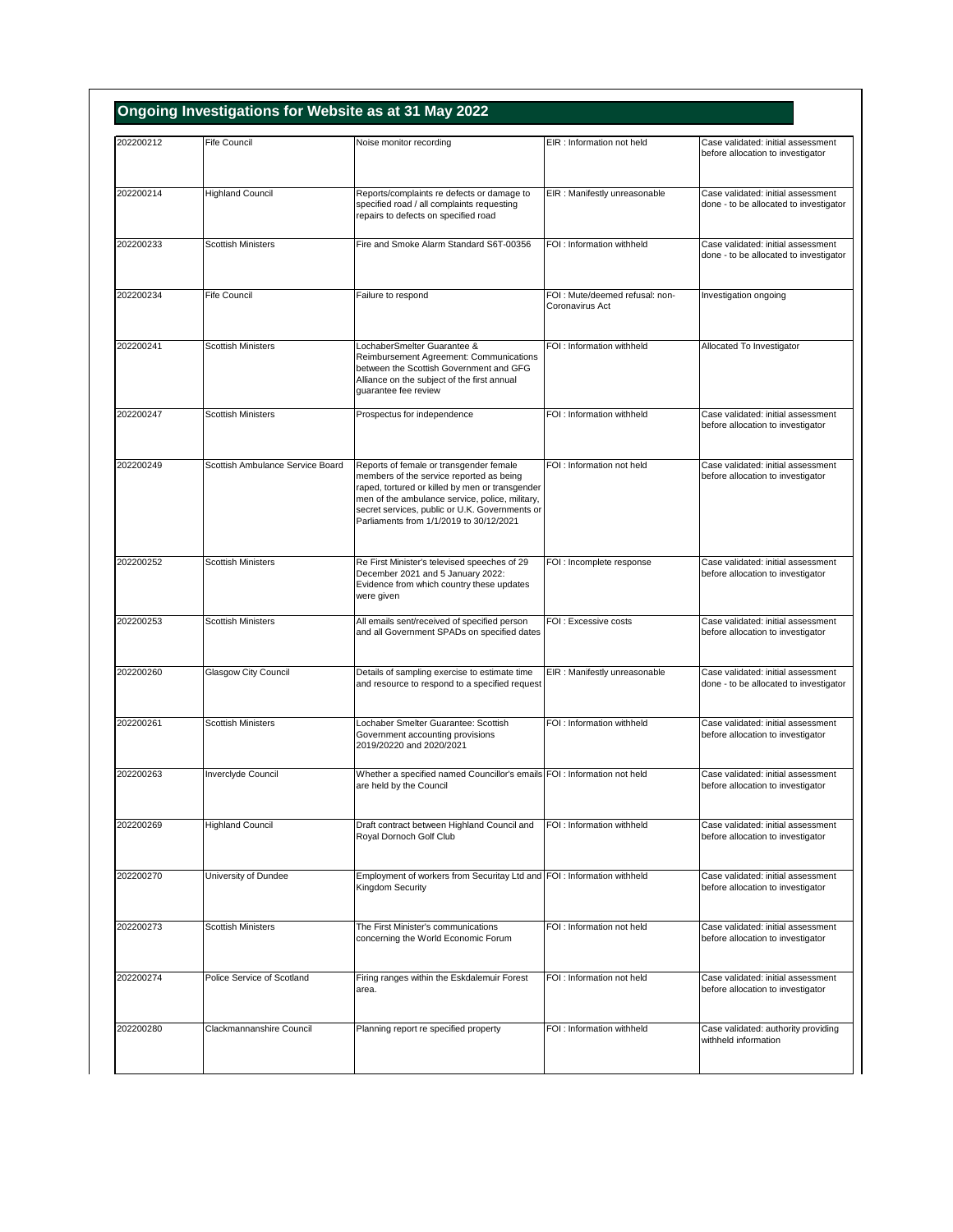| 202200285 | University of Edinburgh          | Accountancy 2A (ACCN08009), and<br>Advanced Financial Accounting (ACCN10008)<br>2020/21 exam diet paper questions - redacted<br>showing only verbs                                                    | FOI: Information not held  | Case validated: initial assessment<br>done - to be allocated to investigator |
|-----------|----------------------------------|-------------------------------------------------------------------------------------------------------------------------------------------------------------------------------------------------------|----------------------------|------------------------------------------------------------------------------|
| 202200291 | <b>Scottish Ministers</b>        | Fees paid by GFG Alliance companies under<br>25 year guarantee relating to the Lochaber<br>hydropower plant and smelter                                                                               | FOI: Information withheld  | Case validated: authority providing<br>withheld information                  |
| 202200298 | <b>Scottish Ministers</b>        | Lochaber Smelter - Deloitte Reports                                                                                                                                                                   | FOI : Information withheld | Case validated: authority providing<br>withheld information                  |
| 202200299 | NHS Lothian                      | Covid-19 deaths                                                                                                                                                                                       | FOI: Information not held  | Case validated: initial assessment<br>before allocation to investigator      |
| 202200301 | Aberdeenshire Council            | Temporary traffic lights                                                                                                                                                                              | EIR: Fees                  | Case validated: initial assessment<br>before allocation to investigator      |
| 202200311 | Not a Scottish Public Authority  | Complaints about the Ocean Endeavour                                                                                                                                                                  | EIR: Information withheld  | Case validated: initial assessment<br>before allocation to investigator      |
| 202200331 | City of Edinburgh Council        | Whether the request should have been dealt<br>with under FOISA or the EIRs                                                                                                                            | EIR: Fees                  | Case validated: initial assessment<br>before allocation to investigator      |
| 202200334 | Abellio ScotRail Limited         | Use of private email or private mobile phone<br>for conducting official business                                                                                                                      | EIR: Information withheld  | Case validated: initial assessment<br>before allocation to investigator      |
| 202200336 | East Lothian Council             | Costs associated with the Assembly Rooms,<br>Church Street, Dunbar                                                                                                                                    | EIR : Information not held | Investigation: waiting on submissions<br>from authority                      |
| 202200338 | Highlands and Islands Enterprise | Grant to specified company                                                                                                                                                                            | FOI : Information withheld | Case validated: initial assessment<br>before allocation to investigator      |
| 202200344 | <b>Scottish Ministers</b>        | Welfare of sheep on the St Kilda archipelago                                                                                                                                                          | EIR: Information withheld  | Case validated: initial assessment<br>before allocation to investigator      |
| 202200345 | <b>Scottish Ministers</b>        | Competency of draft independence<br>referendum bill and whether the Scottish Law<br>Officers have said if a referendum bill is within<br>the competence of the Scottish Parliament                    | FOI : Information withheld | Case validated: initial assessment<br>before allocation to investigator      |
| 202200346 | <b>Scottish Ministers</b>        | The daily clinical advice or Covid-19 briefings<br>provided to the First Minister, Health Secretary<br>and/or Covid Recovery Secretary for every day<br>between 13 December 2021 to 5 January<br>2022 | FOI: Excessive costs       | Case validated: initial assessment<br>before allocation to investigator      |
| 202200347 | <b>Scottish Ministers</b>        | Any Covid-19 briefing provided to the First<br>Minister in the week commencing 3 January<br>2022.                                                                                                     | FOI : Excessive costs      | Case validated: initial assessment<br>before allocation to investigator      |
| 202200353 | Police Service of Scotland       | Police stations which remain in use and total<br>number of police officers in the Highlands and<br>Islands broken down by county                                                                      | FOI: Information withheld  | Case validated: initial assessment<br>before allocation to investigator      |
| 202200359 | Dumfries and Galloway Council    | Any correspondence emails and notes of<br>meetings between Dumfries and Galloway<br>Council and SEPA (Scottish<br>EnvironmentalProtection Agency) between 1st<br>May 2020 and 8th September 2021      | EIR : Information withheld | Case validated: initial assessment<br>before allocation to investigator      |
| 202200369 | Scottish Ambulance Service Board | Number of 999 calls and number of<br>ambulances despatched in response to calls<br>re specified subject                                                                                               | FOI : Information not held | Case validated: initial assessment<br>before allocation to investigator      |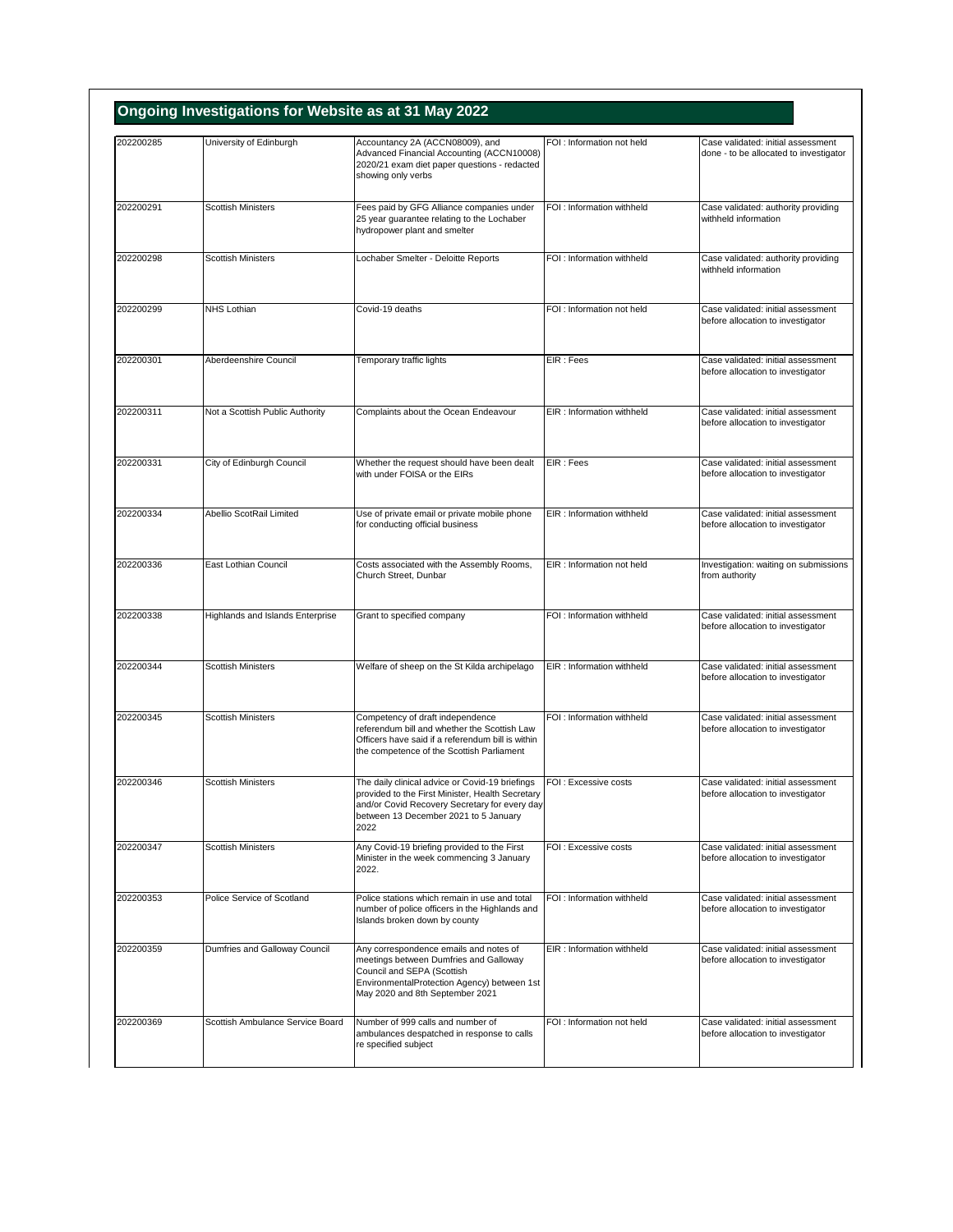| 202200380 | Scottish Borders Council                  | Report into the criminal abuse of autistic                                                                                                                                                                                    | FOI : Incomplete response                          | Case validated: initial assessment                                      |
|-----------|-------------------------------------------|-------------------------------------------------------------------------------------------------------------------------------------------------------------------------------------------------------------------------------|----------------------------------------------------|-------------------------------------------------------------------------|
|           |                                           | children                                                                                                                                                                                                                      |                                                    | done - to be allocated to investigator                                  |
| 202200382 | <b>Fife Council</b>                       | Whether requests vexatious                                                                                                                                                                                                    | FOI: Vexatious                                     | Case validated: initial assessment<br>before allocation to investigator |
| 202200387 | Dumfries and Galloway Council             | Agreement Dumfries and Galloway Council<br>(DGC) are operating to enforce mask wearing<br>on children                                                                                                                         | FOI : Incomplete response                          | Case validated: initial assessment<br>before allocation to investigator |
| 202200388 | Scottish Parliament                       | Employment tribunal application re the<br>Commissioner for Ethical Standards in Public<br>Life                                                                                                                                | FOI: s18 NCND                                      | Case validated: initial assessment<br>before allocation to investigator |
| 202200389 | Scottish Parliament                       | Formal complaint by the Standards<br>Commission re conduct of the Commissioner<br>for Ethical Standards                                                                                                                       | FOI : Information withheld                         | Case validated: initial assessment<br>before allocation to investigator |
| 202200390 | <b>Falkirk Council</b>                    | Failure to respond                                                                                                                                                                                                            | FOI : Mute/deemed refusal: non-<br>Coronavirus Act | Investigation: waiting on submissions<br>from authority                 |
| 202200394 | Police Service of Scotland                | Police reports for Scottish Premiership football FOI : Information withheld<br>matches: Aberdeen v Motherwell - 6<br>November 2020; Dundee United v Aberdeen -<br>20 November 2021; Aberdeen v St Mirren - 4<br>December 2020 |                                                    | Case validated: initial assessment<br>before allocation to investigator |
| 202200396 | Scottish Environment Protection<br>Agency | Failure to respond                                                                                                                                                                                                            | EIR : Mute/deemed refusal                          | Investigation ongoing                                                   |
| 202200397 | <b>Scottish Ministers</b>                 | First Minister's emails of 5 February 2020                                                                                                                                                                                    | FOI : Excessive costs                              | Case validated: initial assessment<br>before allocation to investigator |
| 202200405 | Scottish Borders Council                  | Failure to respond                                                                                                                                                                                                            | FOI : Mute/deemed refusal: non-<br>Coronavirus Act | New case received                                                       |
| 202200408 | City of Edinburgh Council                 | Defendants details and investigation report                                                                                                                                                                                   | FOI : Information withheld                         | Case validated: authority providing<br>withheld information             |
| 202200411 | <b>Scottish Ministers</b>                 | Project Boots Long Dated Secured Financing<br>Guaranteed by the Scottish Government                                                                                                                                           | FOI: Information withheld                          | Case validated: initial assessment<br>before allocation to investigator |
| 202200424 | Clackmannanshire Council                  | Whether the request is a covered by the<br>Environmental Information(Scotland)<br>Regulations 2004 (the EIRs)                                                                                                                 | EIR : Information withheld                         | Case validated: authority providing<br>withheld information             |
| 202200436 | NHS Highland                              | GPs out-of-hours care                                                                                                                                                                                                         | FOI: Excessive costs                               | Case validated: initial assessment<br>before allocation to investigator |
| 202200439 | North Lanarkshire Council                 | Private landlord register                                                                                                                                                                                                     | FOI: Information withheld                          | Case validated: initial assessment<br>before allocation to investigator |
| 202200441 | NHS Greater Glasgow and Clyde             | Failure to respond                                                                                                                                                                                                            | FOI: Mute/deemed refusal: non-<br>Coronavirus Act  | Investigation ongoing                                                   |
| 202200445 | Not a Scottish Public Authority           | Lochore Meadows Country Play Park Area                                                                                                                                                                                        | FOI: Information not held                          | New case received                                                       |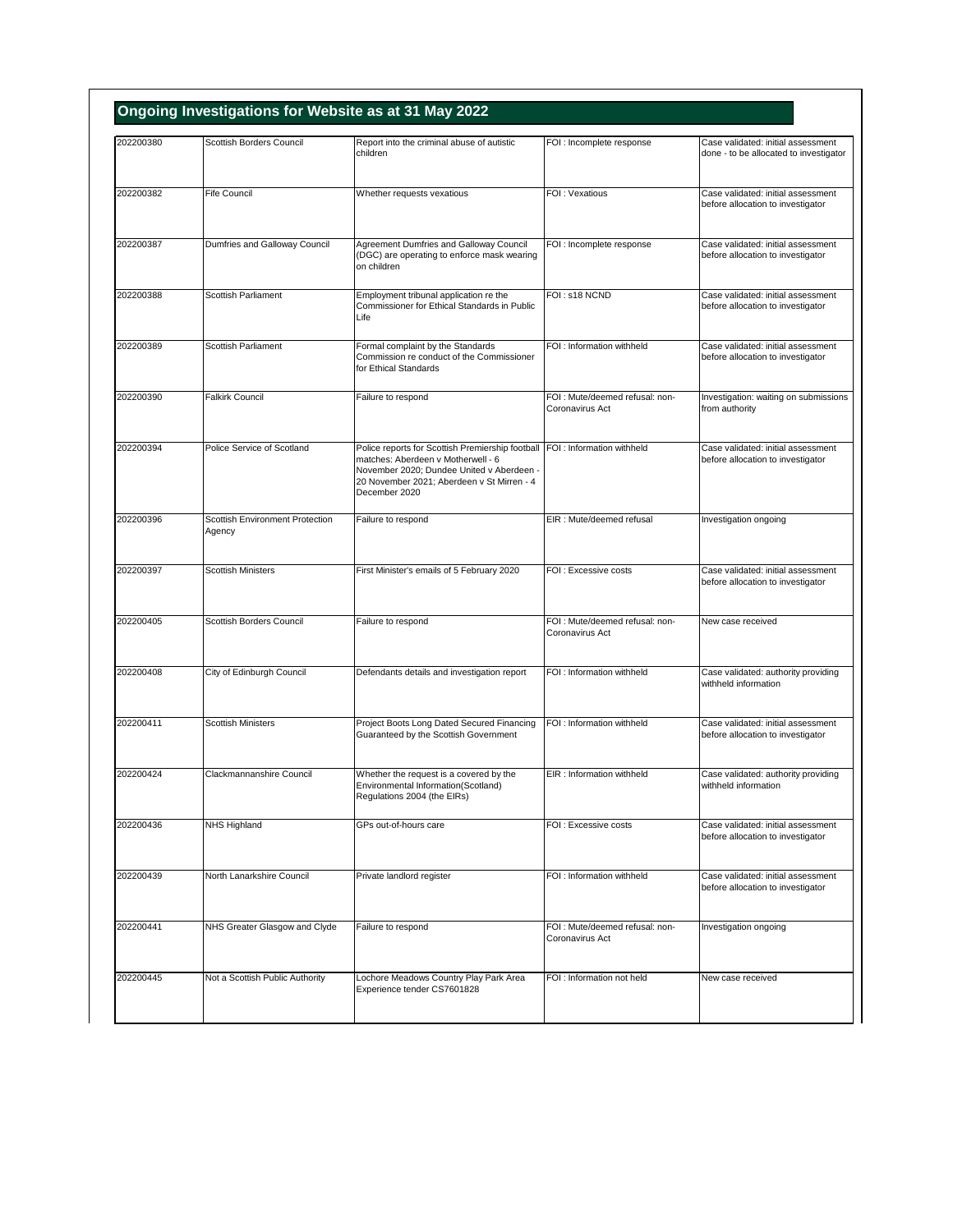| 202200450 | <b>Scottish Ministers</b>      | Communications involving the Scottish                                                                                                                                                                                                                              | FOI: Mute/deemed refusal: non-                     | New case received                                                       |
|-----------|--------------------------------|--------------------------------------------------------------------------------------------------------------------------------------------------------------------------------------------------------------------------------------------------------------------|----------------------------------------------------|-------------------------------------------------------------------------|
|           |                                | Government's National Advisory Committee on Coronavirus Act<br>Chronic Pain (NACCP) and the Clinical<br>Priorities Unit and the NACCP and the Health<br>and Social Care Alliance concerning NACCP<br>patient representatives between April 1 2021<br>to July 2021. |                                                    |                                                                         |
| 202200458 | <b>Stirling Council</b>        | Residents complaints, Cornhill<br>Crescent/Glencairn Street, St Ninians, Stirling                                                                                                                                                                                  | FOI : Incomplete response                          | Case validated: initial assessment<br>before allocation to investigator |
| 202200460 | Caledonian Maritime Assets Ltd | Responses to public engagement exercise<br>relating to the proposed new vessel for the<br>Gourock-Dunoon service                                                                                                                                                   | FOI : Information withheld                         | Case validated: initial assessment<br>before allocation to investigator |
| 202200462 | Inverclyde Council             | The number of surgeries held by each<br>Inverclyde councillor, number of emails they<br>have sent and number of pieces of casework<br>they have logged, since the last council<br>election,                                                                        | FOI: Information not held                          | New case received                                                       |
| 202200465 | University of Glasgow          | Support programmes for disabled university<br>students                                                                                                                                                                                                             | FOI: Vexatious                                     | Case validated: initial assessment<br>before allocation to investigator |
| 202200470 | NHS Highland                   | Failure to respond                                                                                                                                                                                                                                                 | FOI : Information withheld                         | New case received                                                       |
| 202200472 | <b>Scottish Ministers</b>      | Renewable Electricity in Scotland                                                                                                                                                                                                                                  | FOI: Information not held                          | Case validated: initial assessment<br>before allocation to investigator |
| 202200474 | East Lothian Council           | Legal advice relating to the refurbishment of<br>the toilets in Musselburgh Grammar School in<br>2021 and the installation of the mixed sex<br>toilets that were initially chosen.                                                                                 | FOI : Information withheld                         | Case validated: authority providing<br>withheld information             |
| 202200476 | University of Edinburgh        | Research seminar on Schools and Gender<br>Diversity due to have been held in December<br>2019                                                                                                                                                                      | FOI : Incomplete response                          | New case received                                                       |
| 202200478 | <b>Scottish Ministers</b>      | Decision ot award KPMG contract to design<br>the National Care Service                                                                                                                                                                                             | FOI : Information withheld                         | New case received                                                       |
| 202200480 | South Lanarkshire Council      | Alleged complaints by a named party about a<br>named party                                                                                                                                                                                                         | FOI: s18 NCND                                      | Case validated: initial assessment<br>before allocation to investigator |
| 202200481 | East Lothian Council           | Whether excessive cost applied to request is<br>unreasonable                                                                                                                                                                                                       | EIR : Manifestly unreasonable                      | Case validated: initial assessment<br>before allocation to investigator |
| 202200483 | Glasgow City Council           | Redevelopment of Shawlands Arcade                                                                                                                                                                                                                                  | EIR : Manifestly unreasonable                      | Case validated: initial assessment<br>before allocation to investigator |
| 202200486 | University of Edinburgh        | Environmental Standards and Quality of Life<br>Impact                                                                                                                                                                                                              | EIR : Manifestly unreasonable                      | Validation checks being carried out                                     |
| 202200492 | Scottish Borders Council       | 'Slut shaming" by councillors towards women<br>and transgender women                                                                                                                                                                                               | FOI: Information not held                          | New case received                                                       |
| 202200493 | <b>Scottish Ministers</b>      | Failure to respond                                                                                                                                                                                                                                                 | FOI : Mute/deemed refusal: non-<br>Coronavirus Act | Allocated To Investigator                                               |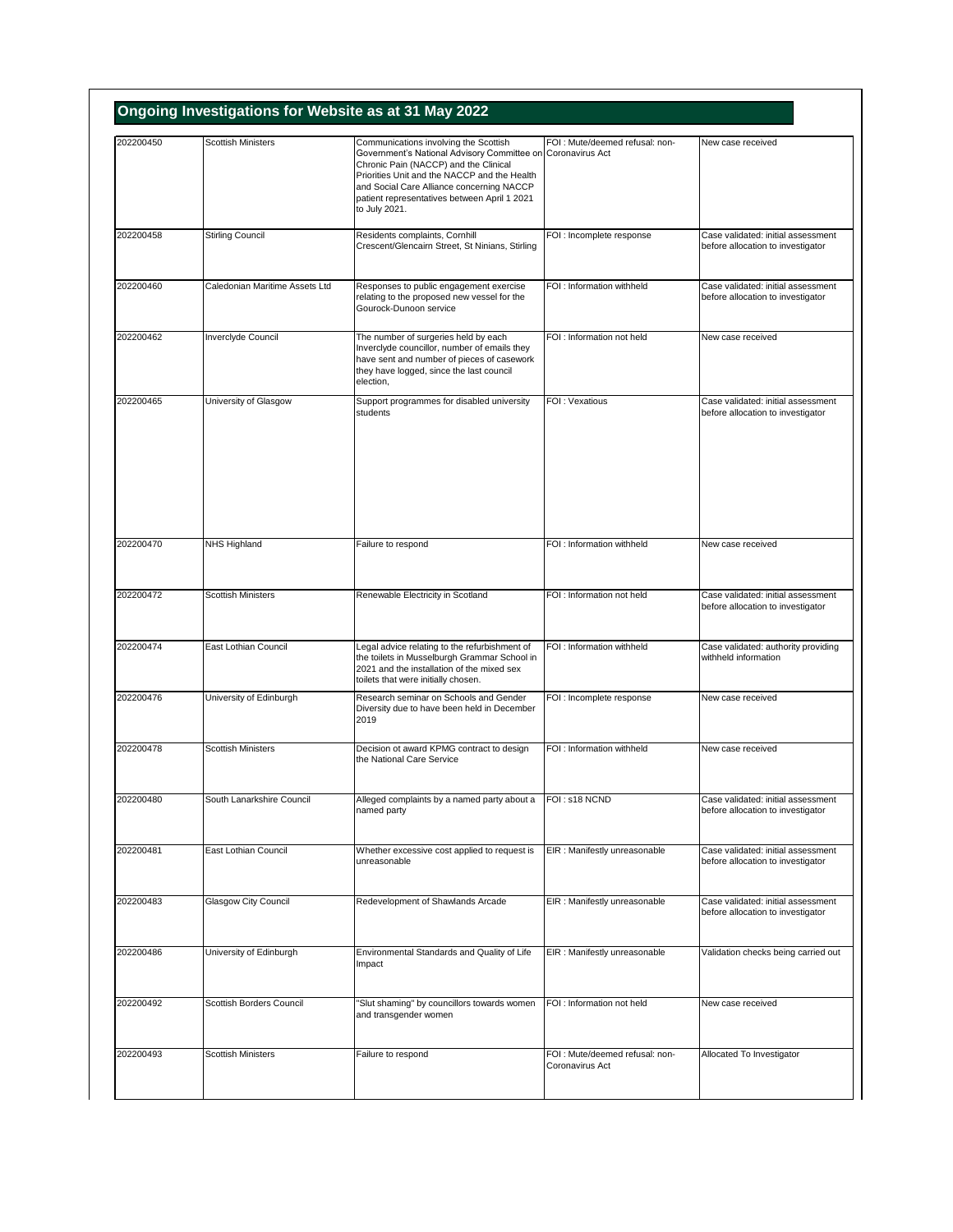| 202200498 | <b>Falkirk Council</b>                           | Failure to respond                                                                                                                                                                                                                                              | FOI : Mute/deemed refusal: non-                   | Investigation ongoing                                                   |
|-----------|--------------------------------------------------|-----------------------------------------------------------------------------------------------------------------------------------------------------------------------------------------------------------------------------------------------------------------|---------------------------------------------------|-------------------------------------------------------------------------|
|           |                                                  |                                                                                                                                                                                                                                                                 | Coronavirus Act                                   |                                                                         |
| 202200501 | University of Edinburgh                          | "Trigger warnings" in named courses (relating<br>to guidance to protect and pre-warn students)                                                                                                                                                                  | FOI : Excessive costs                             | New case received                                                       |
| 202200502 | Dumfries and Galloway Council                    | Any internal Dumfries & Galloway Council<br>emails, notes of meetings and decisions made<br>relating to the Environmental Impact<br>Assessment for the Langholm Flood Defences<br>Scheme from1st July 2020 to 8th September<br>2021                             | EIR: Information withheld                         | Case validated: initial assessment<br>before allocation to investigator |
| 202200503 | University of Edinburgh                          | All correspondence both internal/external<br>concerning the tweets of a specified Professor<br>(from February and March 2022)                                                                                                                                   | FOI: s18 NCND                                     | New case received                                                       |
| 202200518 | Crown Office and Procurator Fiscal<br>Service    | Incidences of the imprisonment, attacks or<br>deprivation of the human rights of: Christian<br>anti-communism politicians or activists;<br>Catholic families or their advocates; Christian<br>profile politicians or activists - between<br>25/3/2019 - 25/3/22 | FOI: Information not held                         | New case received                                                       |
| 202200525 | City of Edinburgh Council                        | Information relating to a planning application                                                                                                                                                                                                                  | EIR : Information withheld                        | New case received                                                       |
| 202200527 | Scottish Enterprise                              | Employee discrimination                                                                                                                                                                                                                                         | FOI : Information not held                        | New case received                                                       |
| 202200528 | <b>Scottish Ministers</b>                        | Failure to respond                                                                                                                                                                                                                                              | FOI : Mute/deemed refusal: non-                   | Investigation: waiting on submissions                                   |
|           |                                                  |                                                                                                                                                                                                                                                                 | Coronavirus Act                                   | from authority                                                          |
| 202200531 | Police Investigations and Review<br>Commissioner | Incidences of the imprisonment, attacks or<br>deprivation of the human rights of: Christian<br>anti-communism politicians or activists;<br>Catholic families or their advocates; Christian<br>profile politicians or activists - between<br>25/3/2019 - 25/3/22 | FOI: Information not held                         | Validation checks being carried out                                     |
| 202200532 | Police Service of Scotland                       | Number of recorded statements sent to Police<br>Scotland since 2021 complaining about loud<br>music                                                                                                                                                             | FOI : Excessive costs                             | Case validated: initial assessment<br>before allocation to investigator |
| 202200533 | Scottish Enterprise                              | Communications relating to a named company FOI : Information not held                                                                                                                                                                                           |                                                   | New case received                                                       |
| 202200535 | Scottish Forestry                                | All data re the clearing of wind blown trees at<br>specified estate                                                                                                                                                                                             | EIR : Incomplete response                         | New case received                                                       |
| 202200538 | South Lanarkshire Council                        | Council investigation following complaint about FOI : Information not held<br>online Council tax form                                                                                                                                                           |                                                   | New case received                                                       |
| 202200541 | Scottish Ambulance Service Board                 | Male or transgender male convicted sex<br>offender employees                                                                                                                                                                                                    | FOI: Information withheld                         | New case received                                                       |
| 202200542 | <b>Public Health Scotland</b>                    | Recruitment process                                                                                                                                                                                                                                             | FOI : Information withheld                        | New case received                                                       |
| 202200548 | Clackmannanshire Council                         | Failure to respond                                                                                                                                                                                                                                              | FOI: Mute/deemed refusal: non-<br>Coronavirus Act | Investigation: waiting on submissions<br>from authority                 |
| 202200550 | East Lothian Council                             | Whether information should be provided free<br>of charge                                                                                                                                                                                                        | EIR : Fees                                        | New case received                                                       |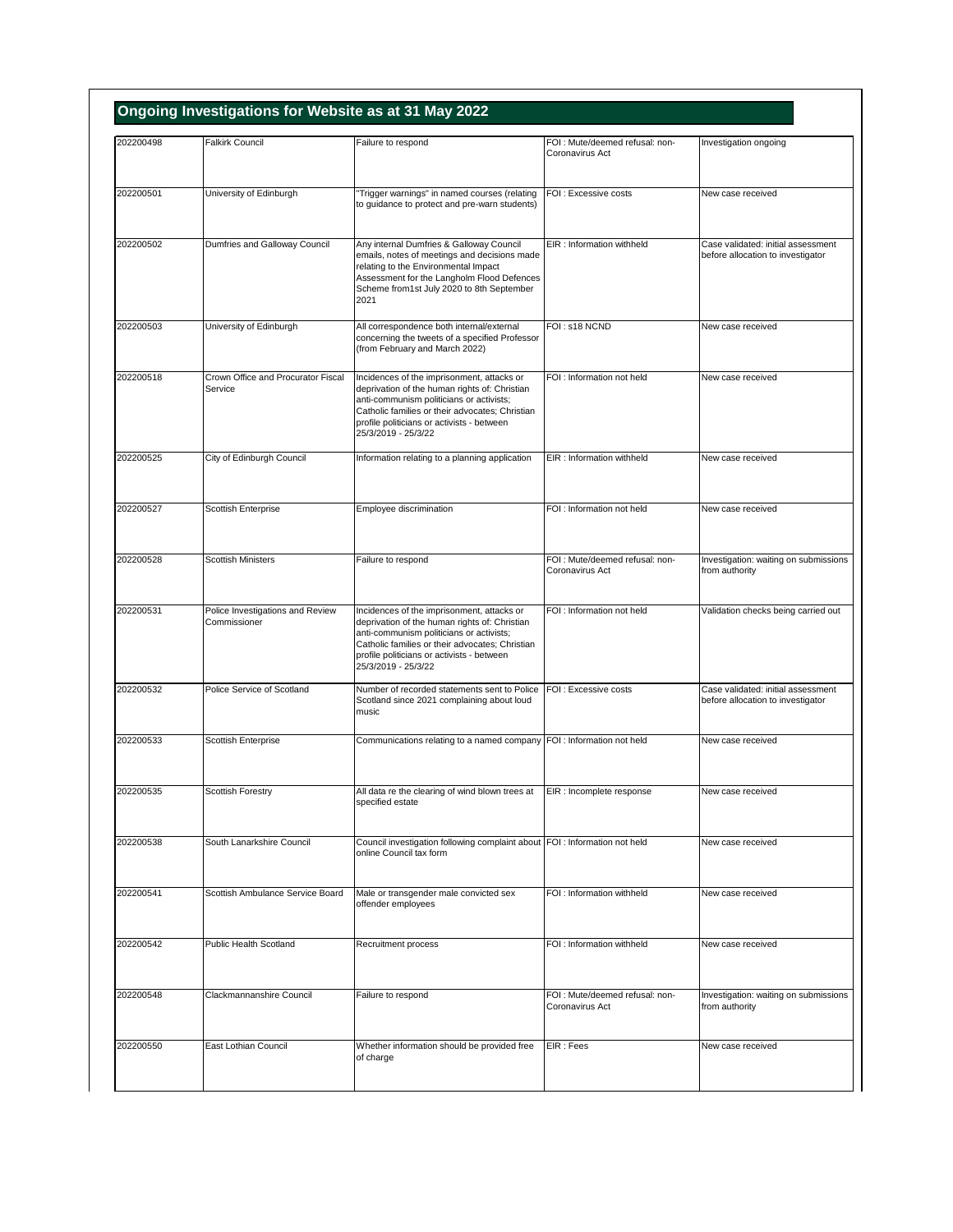| 202200565 | Scottish Borders Council                                 | Discharge of sewage                                                                                                                                                                                                                                             | EIR : Incomplete response                         | New case received                                       |
|-----------|----------------------------------------------------------|-----------------------------------------------------------------------------------------------------------------------------------------------------------------------------------------------------------------------------------------------------------------|---------------------------------------------------|---------------------------------------------------------|
|           |                                                          |                                                                                                                                                                                                                                                                 |                                                   |                                                         |
| 202200570 | Scottish Environment Protection<br>Agency                | Failure to respond                                                                                                                                                                                                                                              | EIR : Mute/deemed refusal                         | Investigation: waiting on submissions<br>from authority |
| 202200572 | Scottish Borders Council                                 | Listed building consent for specified<br>cemeteries                                                                                                                                                                                                             | EIR : Information withheld                        | New case received                                       |
| 202200584 | Scottish Qualifications Authority                        | Comments made by the Cabinet Secretary for<br>Education during the Holyrood 2022 exam diet<br>debate on 19 January 2022                                                                                                                                         | FOI: Information withheld                         | New case received                                       |
| 202200586 | NHS Tayside                                              | Failure to respond                                                                                                                                                                                                                                              | FOI: Mute/deemed refusal: non-<br>Coronavirus Act | New case received                                       |
| 202200593 | ScotRail Trains Ltd                                      | <b>Accessibility Email Group</b>                                                                                                                                                                                                                                | FOI : Information withheld                        | New case received                                       |
| 202200594 | Renfrewshire Council                                     | Cost of windows                                                                                                                                                                                                                                                 | FOI : Incomplete response                         | New case received                                       |
| 202200595 | Fife Council                                             | Details of meeting / qualifications of employee<br>and details re care of a relative                                                                                                                                                                            | FOI : Information withheld                        | New case received                                       |
| 202200598 | East Lothian Council                                     | <b>Staff Survey Report</b>                                                                                                                                                                                                                                      | FOI: Information not held                         | New case received                                       |
| 202200600 | Police Service of Scotland                               | Incidences of the imprisonment, attacks or<br>deprivation of the human rights of: Christian<br>anti-communism politicians or activists;<br>Catholic families or their advocates; Christian<br>profile politicians or activists - between<br>25/3/2019 - 25/3/22 | FOI: Information not held                         | New case received                                       |
| 202200603 | Scottish National Investment Bank                        | Resignation of the CEO of the Scottish<br>National Investment Bank including any<br>correspondence with the Scottish Government<br>on the issue                                                                                                                 | FOI : Information withheld                        | New case received                                       |
| 202200604 | <b>NHS Borders</b>                                       | Deliberate deprivation of medical care to<br>disabled patients, with suspected Covid-19, in<br>isolation within Borders General Hospital                                                                                                                        | FOI: Information not held                         | New case received                                       |
| 202200606 | Glasgow City Council                                     | Highest density of HMO and number in the<br>ward                                                                                                                                                                                                                | FOI : Information not held                        | new case received                                       |
| 202200608 | <b>Scottish Ministers</b>                                | Marine Scotland compliance submissions to<br>the Procurator Fiscal relating to all cases of<br>illegal fishing within Scotland's Marine<br>Protected Areas heard in court in 2020, and in<br>2021 to date, and the outcomes of these<br>hearings and sentencing | EIR : Information withheld                        | New case received                                       |
| 202200609 | NHS Grampian                                             | Information concerning communications about, FOI : Information withheld<br>and with, a named company from 2017 to<br>18/2/22                                                                                                                                    |                                                   | New case received                                       |
| 202200611 | Caledonian Maritime Assets Ltd                           | Communications between various parties<br>relating to the Ferguson Marine contract from<br>February 2015 - August 2015                                                                                                                                          | FOI : Information not held                        | New case received                                       |
| 202200614 | Her Majesty's Chief Inspector of<br>Prisons for Scotland | Failure to respond                                                                                                                                                                                                                                              | FOI: Mute/deemed refusal: non-<br>Coronavirus Act | New case received                                       |